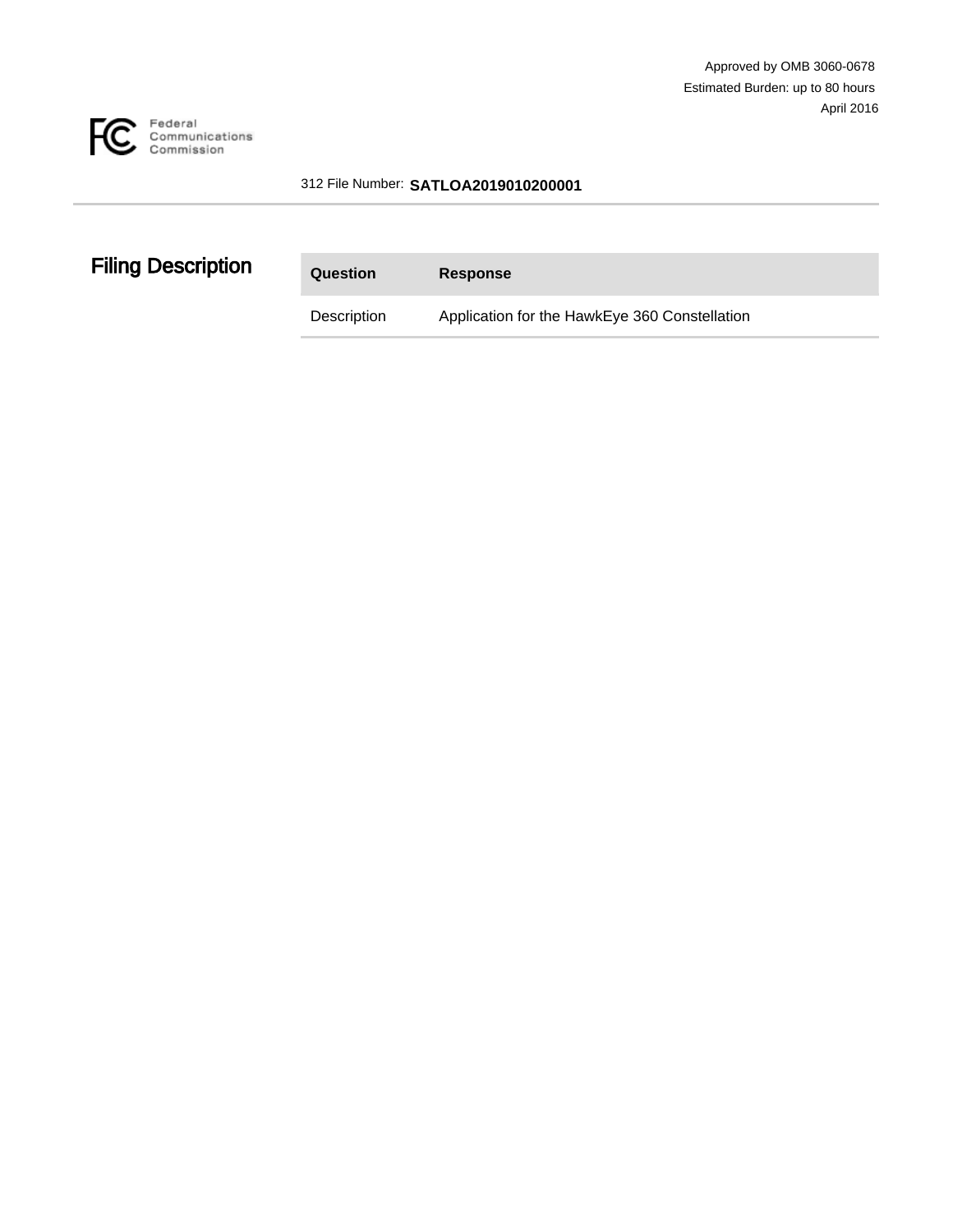### **Satellite Information**

| Question                                                     | <b>Response</b> |
|--------------------------------------------------------------|-----------------|
| Select Orbit Type                                            | <b>NGSO</b>     |
| Space Station or Satellite Network Name                      | HawkEye 360     |
| Estimated Lifetime of Satellite(s) From Date of Launch       | 3 Years         |
| Will the space station(s) operate on a Common Carrier basis? | No.             |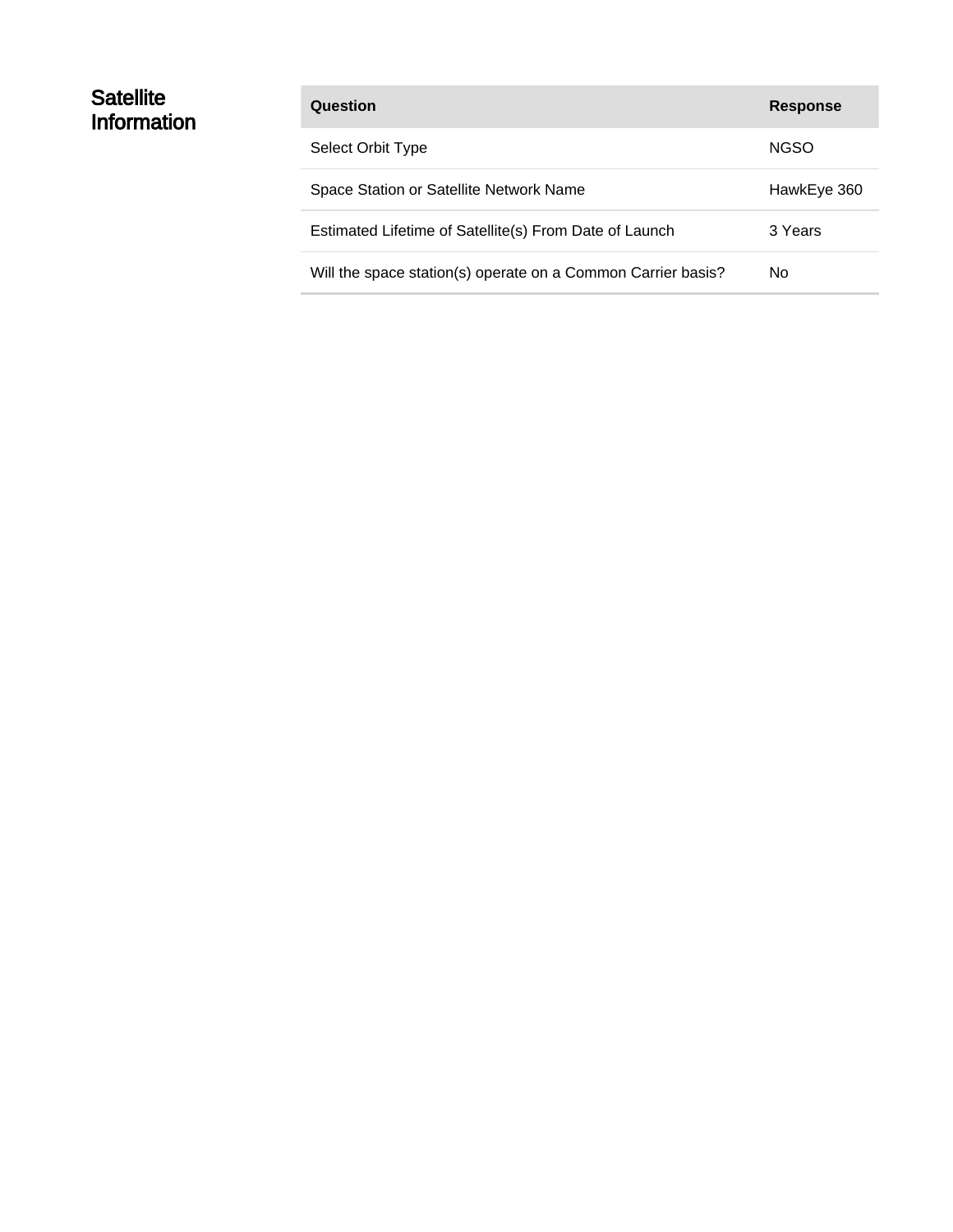### **Operating** Frequency Bands (6)

| Nature of service                                    | <b>Description</b> | <b>Frequency Band(s)</b>            | Mode<br><b>Type</b> |
|------------------------------------------------------|--------------------|-------------------------------------|---------------------|
| <b>Earth Exploration-Satellite</b><br><b>Service</b> |                    | 8025.0 MHz<br>-8400.0 MHz           | Transmit            |
| <b>Earth Exploration-Satellite</b><br><b>Service</b> |                    | 2025.0 MHz<br>$-2110.0$ MHz         | Receive             |
| <b>Earth Exploration-Satellite</b><br><b>Service</b> |                    | 2200.0 MHz<br>-2290.0 MHz           | Transmit            |
| <b>Earth Exploration-Satellite</b><br><b>Service</b> |                    | 156.5 MHz -162.5<br><b>MHz</b>      | Receive             |
| <b>Earth Exploration-Satellite</b><br><b>Service</b> |                    | 406.0 MHz -406.1<br>MH <sub>7</sub> | Receive             |
| <b>Earth Exploration-Satellite</b><br><b>Service</b> |                    | 1087.7 MHz<br>-1092.3 MHz           | Receive             |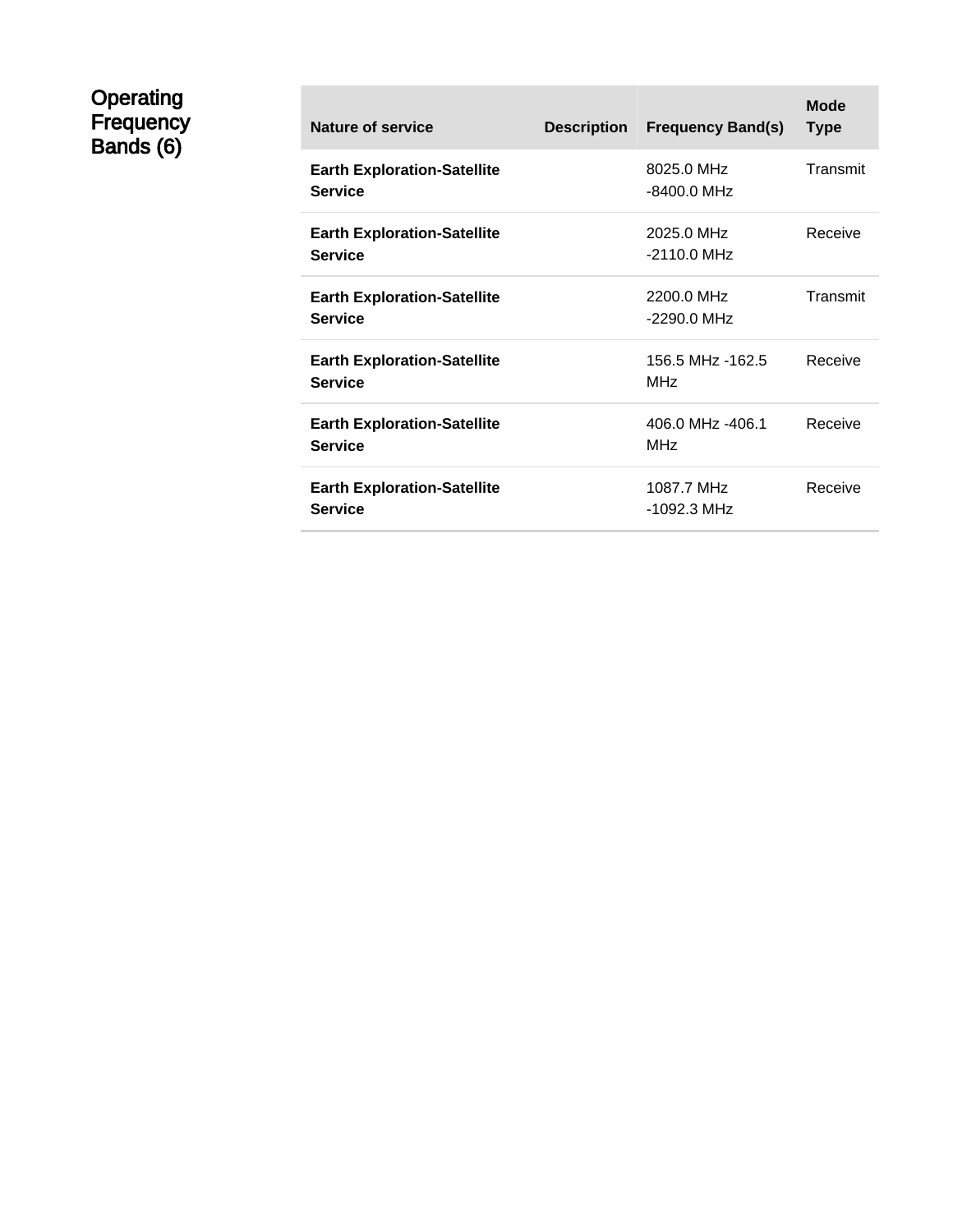| <b>Response</b>                                              |
|--------------------------------------------------------------|
| Total Number of Satellites in the active constellation<br>80 |
| 01/01/2020                                                   |
| Earth                                                        |
|                                                              |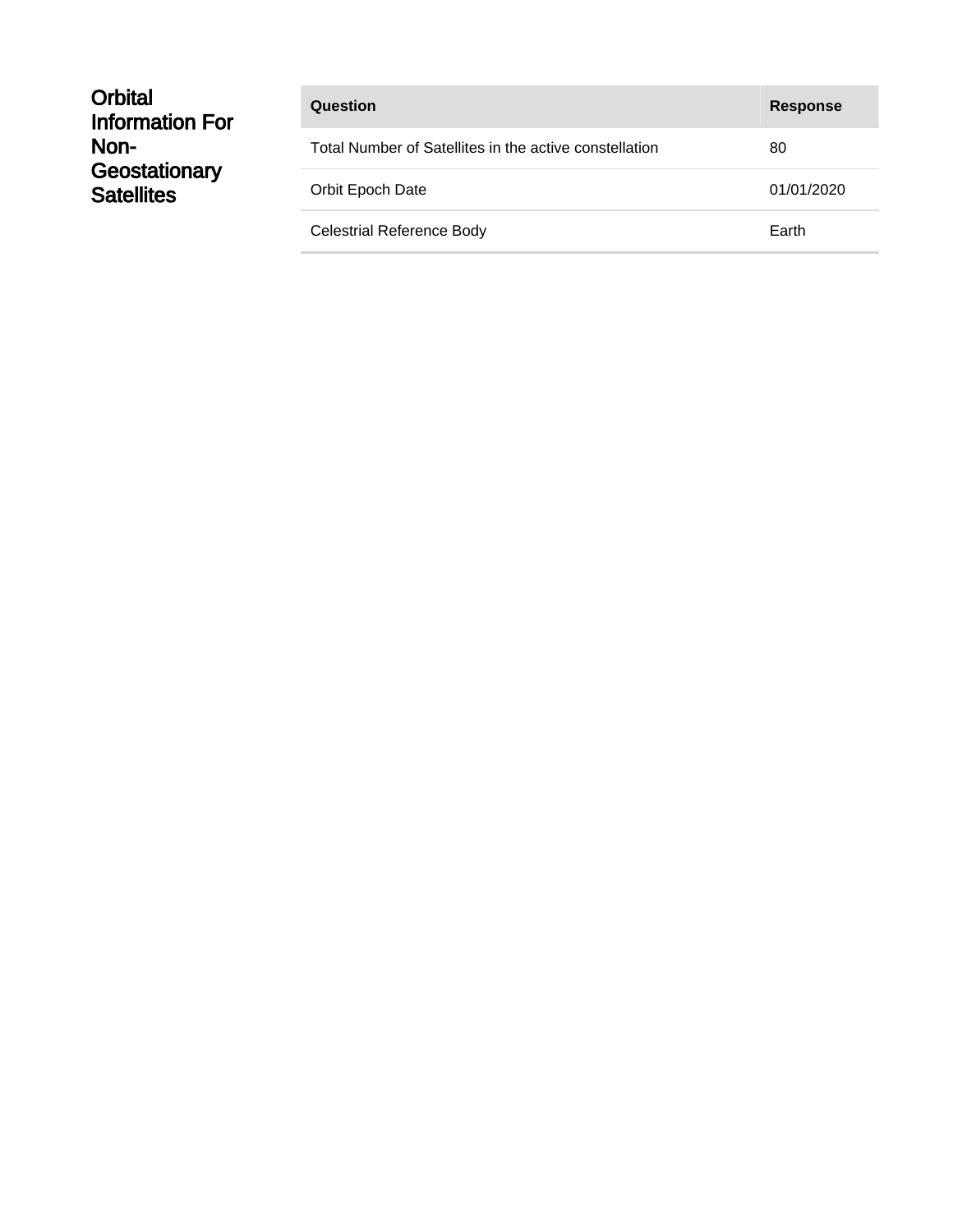### **Orbital Plane 1:**

| Question                                                      | <b>Response</b> |
|---------------------------------------------------------------|-----------------|
| Number of Satellites in Plane                                 | 8               |
| <b>Inclination Angle</b>                                      | 97.0 degrees    |
| Right Ascension of Ascending Node                             | 0.0 degrees     |
| Argument of Perigee                                           | 0.0 degrees     |
| <b>Orbital Period</b>                                         | 5770.0 seconds  |
| Apogee                                                        | 575.0 km        |
| Perigee                                                       | 575.0 km        |
| Active Service Arc Begin Angle with respect to Ascending Node | -90.0 degrees   |
| Active Service Arc End Angle with respect to Ascending Node   | 90.0 degrees    |

| <b>Satellite Number</b> | Mean Anomaly (degrees) at the Orbit Epoch Date |
|-------------------------|------------------------------------------------|
| 1                       | 180.0                                          |
| $\boldsymbol{2}$        | 180.0                                          |
| 3                       | 180.0                                          |
| 4                       | 180.0                                          |
| 5                       | 0.0                                            |
| $6\phantom{1}6$         | 0.0                                            |
| $\overline{7}$          | 0.0                                            |
| 8                       | 0.0                                            |

| <b>Orbital Plane 2:</b> |  |  |
|-------------------------|--|--|
|-------------------------|--|--|

| Question                          | <b>Response</b> |
|-----------------------------------|-----------------|
| Number of Satellites in Plane     | 8               |
| Inclination Angle                 | 97.0 degrees    |
| Right Ascension of Ascending Node | 90.0 degrees    |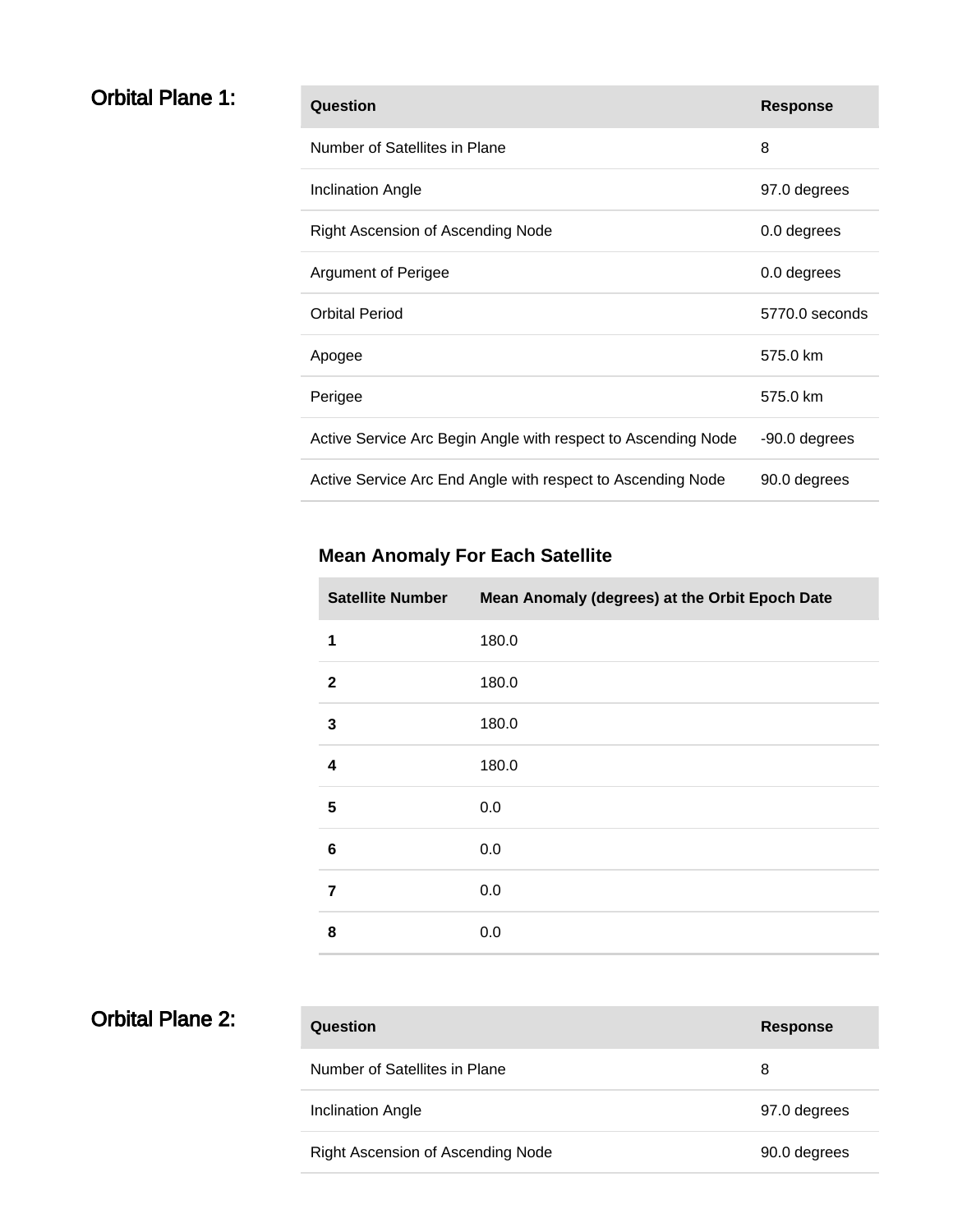| Argument of Perigee                                           | 0.0 degrees    |
|---------------------------------------------------------------|----------------|
| <b>Orbital Period</b>                                         | 5770.0 seconds |
| Apogee                                                        | 575.0 km       |
| Perigee                                                       | 575.0 km       |
| Active Service Arc Begin Angle with respect to Ascending Node | -90.0 degrees  |
| Active Service Arc End Angle with respect to Ascending Node   | 90.0 degrees   |

| <b>Satellite Number</b> | Mean Anomaly (degrees) at the Orbit Epoch Date |
|-------------------------|------------------------------------------------|
| 1                       | 225.0                                          |
| $\overline{2}$          | 225.0                                          |
| 3                       | 225.0                                          |
| $\overline{\mathbf{4}}$ | 225.0                                          |
| 5                       | 45.0                                           |
| $6\phantom{1}6$         | 45.0                                           |
| $\overline{7}$          | 45.0                                           |
| 8                       | 45.0                                           |

# Orbital Plane 3:

| Question                          | <b>Response</b> |
|-----------------------------------|-----------------|
| Number of Satellites in Plane     | 8               |
| <b>Inclination Angle</b>          | 97.0 degrees    |
| Right Ascension of Ascending Node | 180.0 degrees   |
| <b>Argument of Perigee</b>        | 0.0 degrees     |
| <b>Orbital Period</b>             | 5770.0 seconds  |
| Apogee                            | 575.0 km        |
| Perigee                           | 575.0 km        |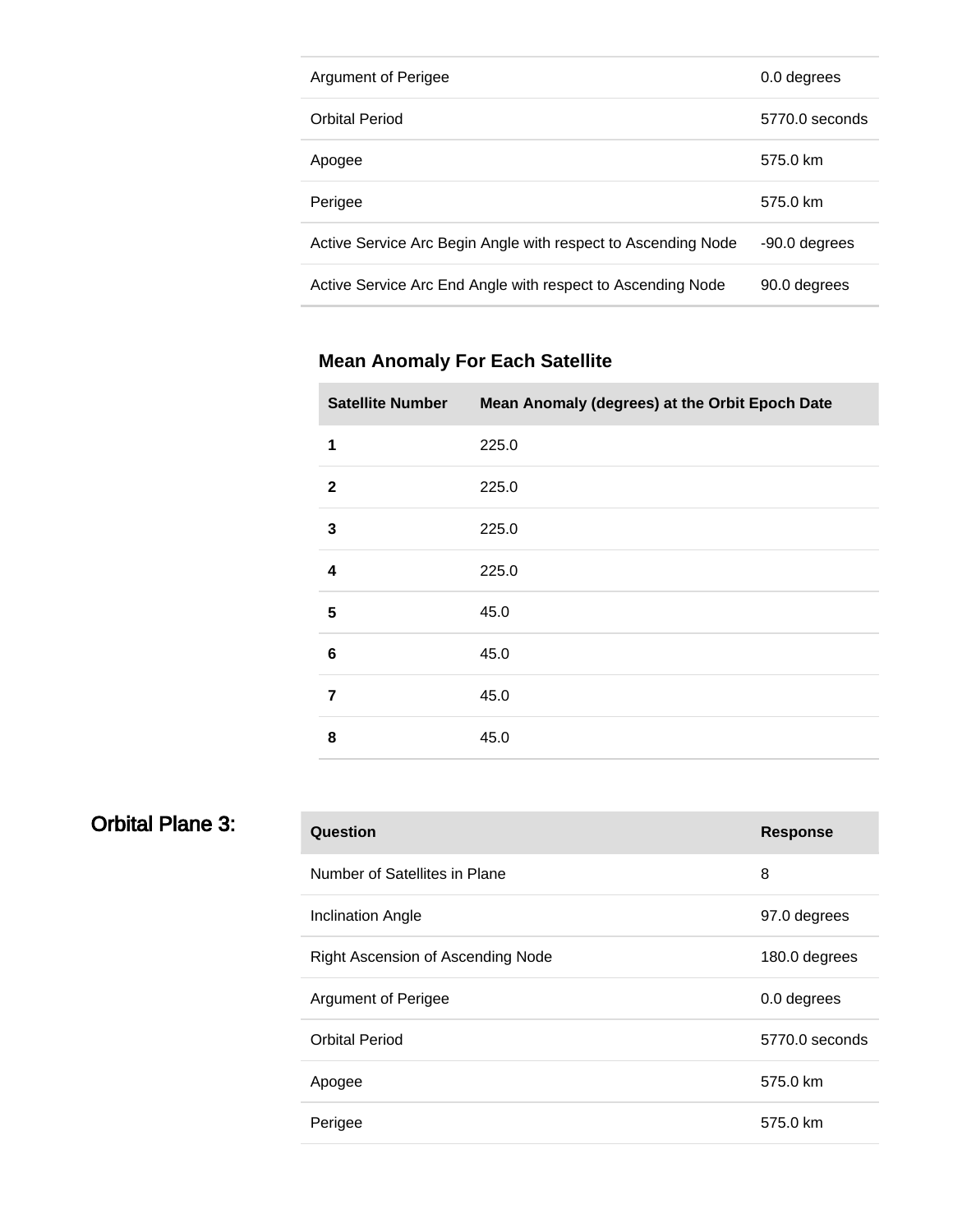| Active Service Arc Begin Angle with respect to Ascending Node | -90.0 degrees |
|---------------------------------------------------------------|---------------|
|                                                               |               |

Active Service Arc End Angle with respect to Ascending Node 90.0 degrees

#### **Mean Anomaly For Each Satellite**

| <b>Satellite Number</b> | Mean Anomaly (degrees) at the Orbit Epoch Date |
|-------------------------|------------------------------------------------|
| 1                       | 90.0                                           |
| $\overline{2}$          | 90.0                                           |
| 3                       | 270.0                                          |
| 4                       | 270.0                                          |
| 5                       | 270.0                                          |
| 6                       | 270.0                                          |
| 7                       | 90.0                                           |
| 8                       | 90.0                                           |

| <b>Orbital Plane 4:</b> | Question                                                      | <b>Response</b> |
|-------------------------|---------------------------------------------------------------|-----------------|
|                         | Number of Satellites in Plane                                 | 8               |
|                         | <b>Inclination Angle</b>                                      | 97.0 degrees    |
|                         | Right Ascension of Ascending Node                             | 270.0 degrees   |
|                         | Argument of Perigee                                           | 0.0 degrees     |
|                         | <b>Orbital Period</b>                                         | 5770.0 seconds  |
|                         | Apogee                                                        | 575.0 km        |
|                         | Perigee                                                       | 575.0 km        |
|                         | Active Service Arc Begin Angle with respect to Ascending Node | -90.0 degrees   |
|                         | Active Service Arc End Angle with respect to Ascending Node   | 90.0 degrees    |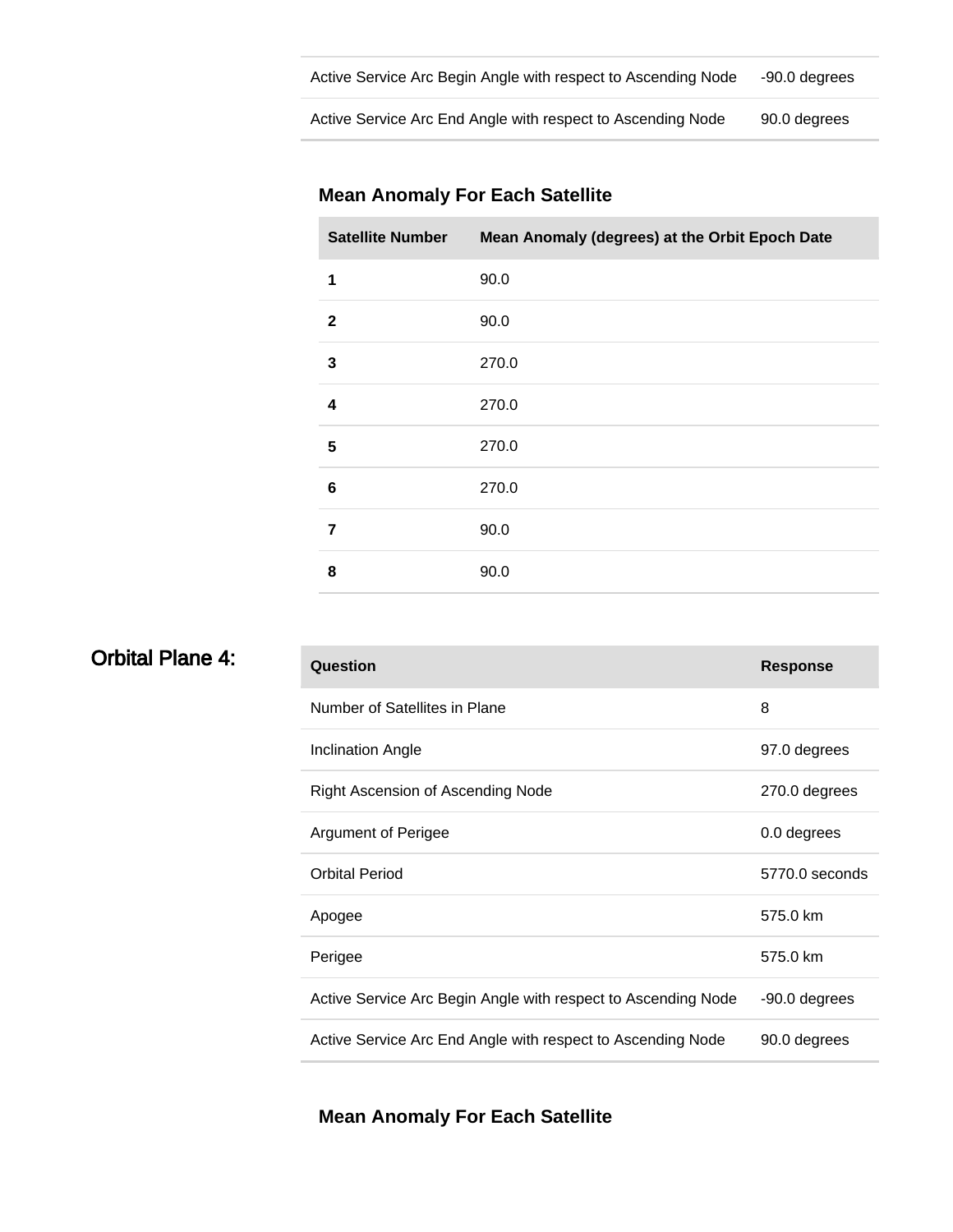| <b>Satellite Number</b> | Mean Anomaly (degrees) at the Orbit Epoch Date |
|-------------------------|------------------------------------------------|
| 1                       | 315.0                                          |
| $\mathbf{2}$            | 315.0                                          |
| 3                       | 315.0                                          |
| $\overline{\mathbf{4}}$ | 315.0                                          |
| 5                       | 135.0                                          |
| $6\phantom{1}6$         | 135.0                                          |
| 7                       | 135.0                                          |
| 8                       | 135.0                                          |

# **Orbital Plane 5:**

| Question                                                      | <b>Response</b> |
|---------------------------------------------------------------|-----------------|
| Number of Satellites in Plane                                 | 8               |
| Inclination Angle                                             | 5.0 degrees     |
| Right Ascension of Ascending Node                             | 0.0 degrees     |
| <b>Argument of Perigee</b>                                    | 0.0 degrees     |
| <b>Orbital Period</b>                                         | 5770.0 seconds  |
| Apogee                                                        | 575.0 km        |
| Perigee                                                       | 575.0 km        |
| Active Service Arc Begin Angle with respect to Ascending Node | 0.0 degrees     |
| Active Service Arc End Angle with respect to Ascending Node   | 0.0 degrees     |

| <b>Satellite Number</b> | Mean Anomaly (degrees) at the Orbit Epoch Date |
|-------------------------|------------------------------------------------|
|                         | 180.0                                          |
| 2                       | 180.0                                          |
|                         | 180.0                                          |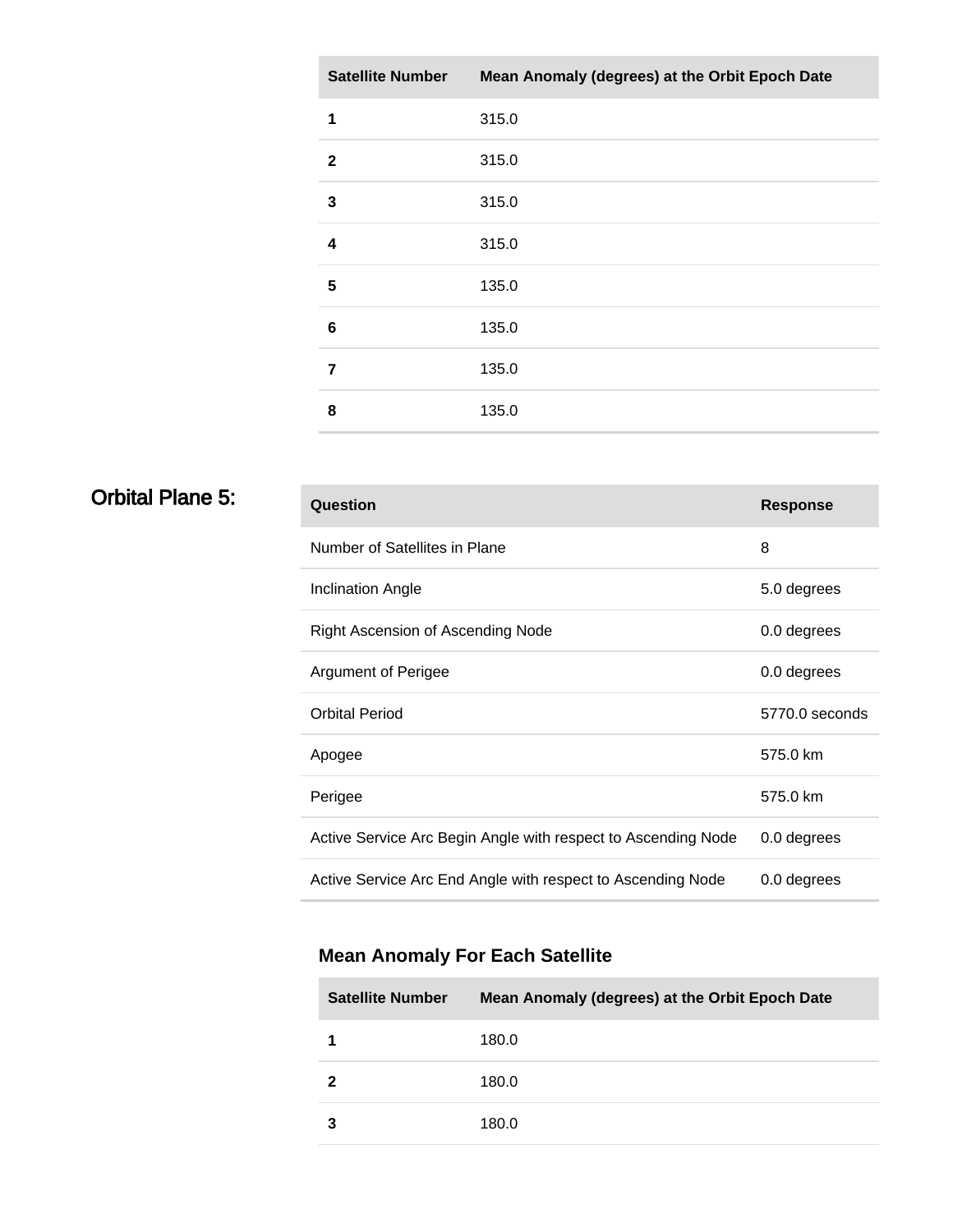| Δ | 180.0 |
|---|-------|
| 5 | 0.0   |
| 6 | 0.0   |
|   | 0.0   |
| 8 | 0.0   |

### **Orbital Plane 6:**

| Question                                                      | <b>Response</b> |
|---------------------------------------------------------------|-----------------|
| Number of Satellites in Plane                                 | 8               |
| <b>Inclination Angle</b>                                      | 46.5 degrees    |
| Right Ascension of Ascending Node                             | 0.0 degrees     |
| <b>Argument of Perigee</b>                                    | 0.0 degrees     |
| Orbital Period                                                | 5770.0 seconds  |
| Apogee                                                        | 575.0 km        |
| Perigee                                                       | 575.0 km        |
| Active Service Arc Begin Angle with respect to Ascending Node | -46.5 degrees   |
| Active Service Arc End Angle with respect to Ascending Node   | 46.5 degrees    |

| <b>Satellite Number</b> | Mean Anomaly (degrees) at the Orbit Epoch Date |
|-------------------------|------------------------------------------------|
| 1                       | 180.0                                          |
| $\mathbf{2}$            | 180.0                                          |
| 3                       | 180.0                                          |
| 4                       | 180.0                                          |
| 5                       | 0.0                                            |
| 6                       | 0.0                                            |
| 7                       | 0.0                                            |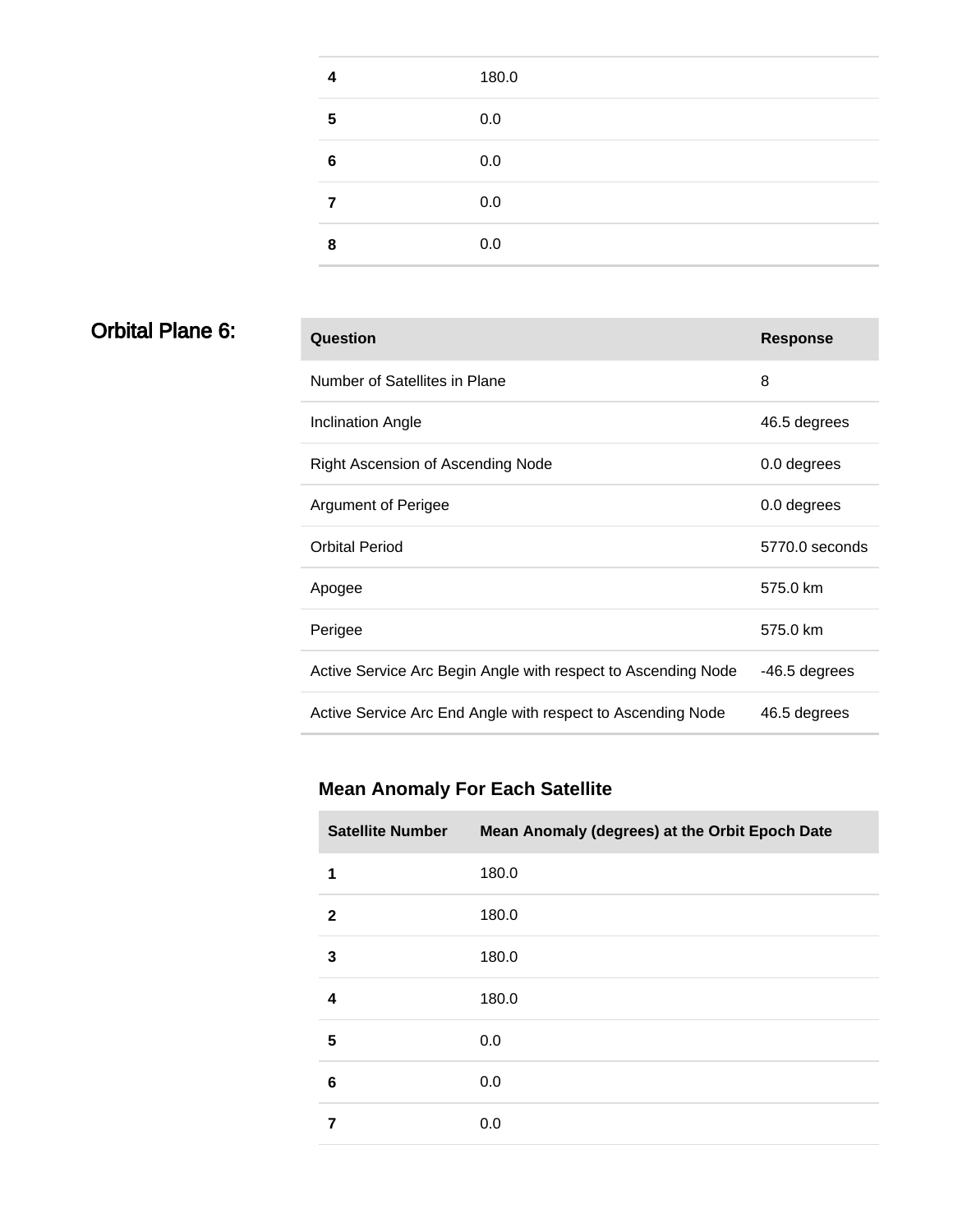**8** 0.0

# **Orbital Plane 7:**

| Question                                                      | <b>Response</b> |
|---------------------------------------------------------------|-----------------|
| Number of Satellites in Plane                                 | 8               |
| Inclination Angle                                             | 46.5 degrees    |
| Right Ascension of Ascending Node                             | 72.0 degrees    |
| <b>Argument of Perigee</b>                                    | 0.0 degrees     |
| <b>Orbital Period</b>                                         | 5770.0 seconds  |
| Apogee                                                        | 575.0 km        |
| Perigee                                                       | 575.0 km        |
| Active Service Arc Begin Angle with respect to Ascending Node | -46.5 degrees   |
| Active Service Arc End Angle with respect to Ascending Node   | 46.5 degrees    |

### **Mean Anomaly For Each Satellite**

| <b>Satellite Number</b> | Mean Anomaly (degrees) at the Orbit Epoch Date |
|-------------------------|------------------------------------------------|
| 1                       | 216.0                                          |
| $\mathbf 2$             | 216.0                                          |
| 3                       | 216.0                                          |
| $\overline{\mathbf{4}}$ | 216.0                                          |
| 5                       | 36.0                                           |
| 6                       | 36.0                                           |
| $\overline{7}$          | 36.0                                           |
| 8                       | 36.0                                           |

| <b>Orbital Plane 8:</b> |  |  |
|-------------------------|--|--|
|-------------------------|--|--|

**Question Response**

Number of Satellites in Plane 8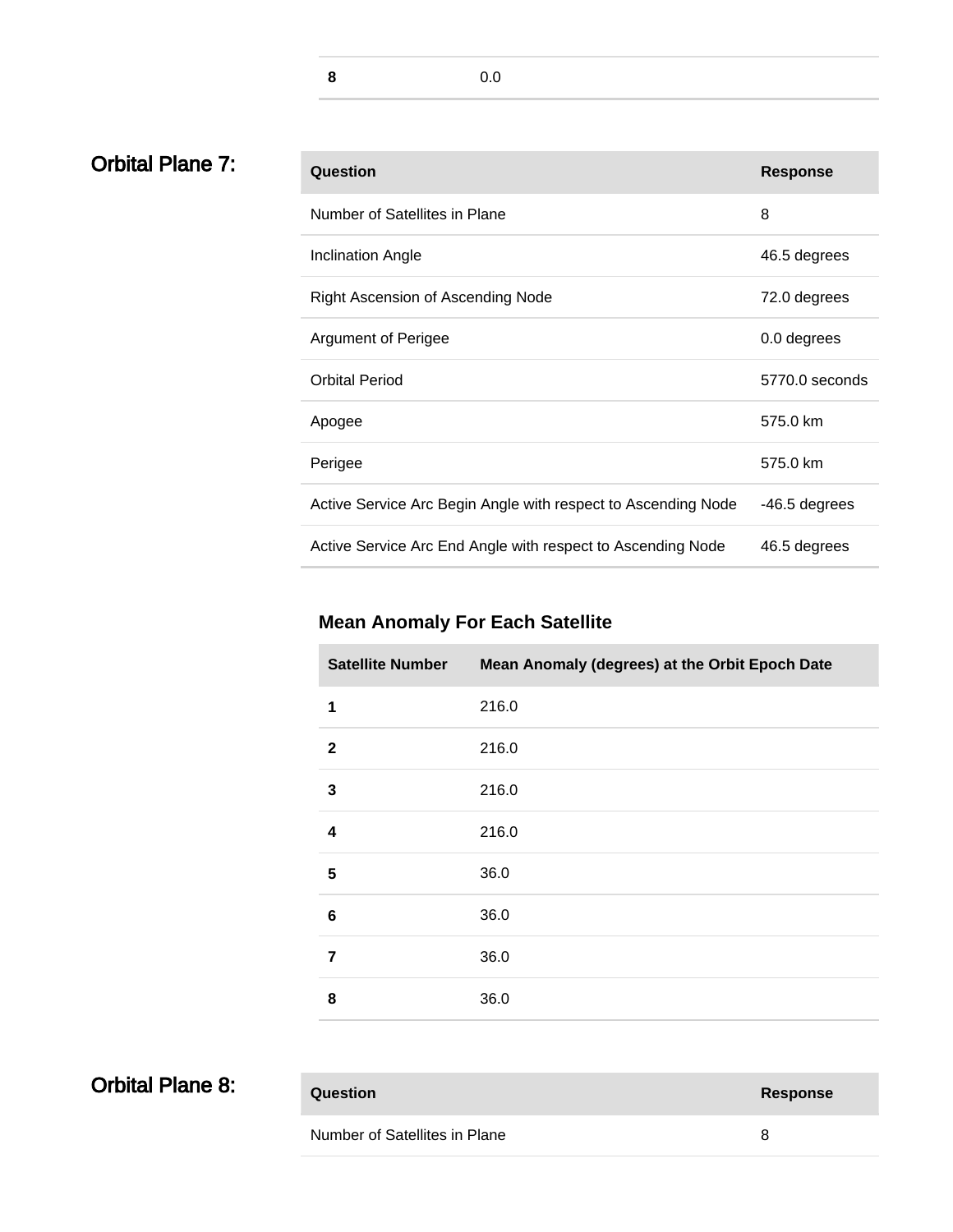| Inclination Angle                                             | 46.5 degrees   |
|---------------------------------------------------------------|----------------|
| Right Ascension of Ascending Node                             | 144.0 degrees  |
| Argument of Perigee                                           | 0.0 degrees    |
| <b>Orbital Period</b>                                         | 5770.0 seconds |
| Apogee                                                        | 575.0 km       |
| Perigee                                                       | 575.0 km       |
| Active Service Arc Begin Angle with respect to Ascending Node | -46.5 degrees  |
| Active Service Arc End Angle with respect to Ascending Node   | 46.5 degrees   |

| <b>Satellite Number</b> | Mean Anomaly (degrees) at the Orbit Epoch Date |
|-------------------------|------------------------------------------------|
| 1                       | 252.0                                          |
| $\mathbf{2}$            | 252.0                                          |
| 3                       | 252.0                                          |
| 4                       | 252.0                                          |
| 5                       | 72.0                                           |
| 6                       | 72.0                                           |
| $\overline{7}$          | 72.0                                           |
| 8                       | 72.0                                           |

| Question                                 | <b>Response</b> |
|------------------------------------------|-----------------|
| Number of Satellites in Plane            | 8               |
| Inclination Angle                        | 46.5 degrees    |
| <b>Right Ascension of Ascending Node</b> | 216.0 degrees   |
|                                          |                 |
| Argument of Perigee                      | 0.0 degrees     |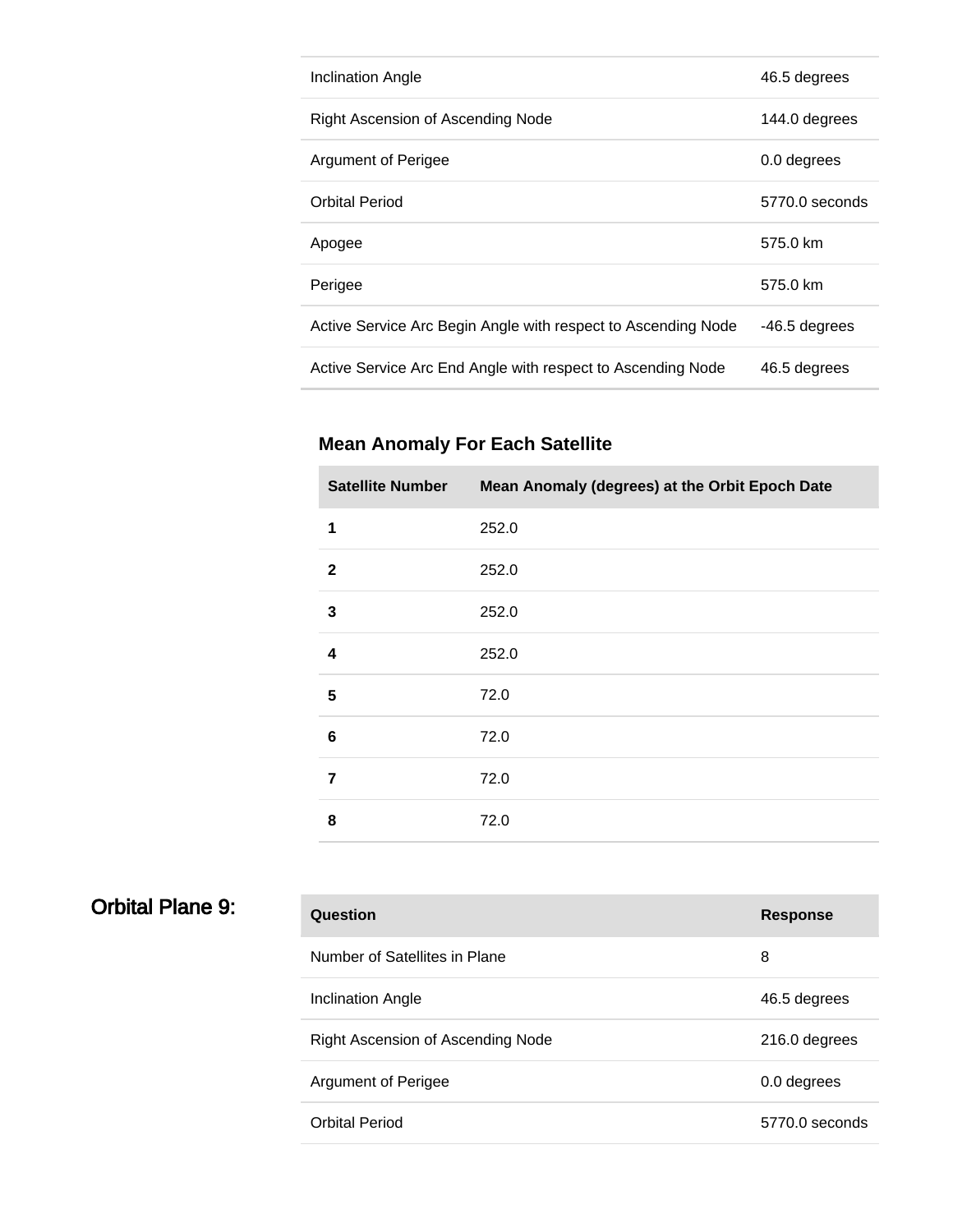| Apogee                                                        | 575.0 km      |
|---------------------------------------------------------------|---------------|
| Perigee                                                       | 575.0 km      |
| Active Service Arc Begin Angle with respect to Ascending Node | -46.5 degrees |
| Active Service Arc End Angle with respect to Ascending Node   | 46.5 degrees  |

| <b>Satellite Number</b> | Mean Anomaly (degrees) at the Orbit Epoch Date |
|-------------------------|------------------------------------------------|
| 1                       | 288.0                                          |
| $\mathbf{2}$            | 288.0                                          |
| 3                       | 288.0                                          |
| 4                       | 288.0                                          |
| 5                       | 108.0                                          |
| 6                       | 108.0                                          |
| 7                       | 108.0                                          |
| 8                       | 108.0                                          |

### Orbital Plane 10:

| Question                                                      | <b>Response</b> |
|---------------------------------------------------------------|-----------------|
| Number of Satellites in Plane                                 | 8               |
| Inclination Angle                                             | 46.5 degrees    |
| Right Ascension of Ascending Node                             | 288.0 degrees   |
| Argument of Perigee                                           | 0.0 degrees     |
| <b>Orbital Period</b>                                         | 5770.0 seconds  |
| Apogee                                                        | 575.0 km        |
| Perigee                                                       | 575.0 km        |
| Active Service Arc Begin Angle with respect to Ascending Node | -46.5 degrees   |
| Active Service Arc End Angle with respect to Ascending Node   | 46.5 degrees    |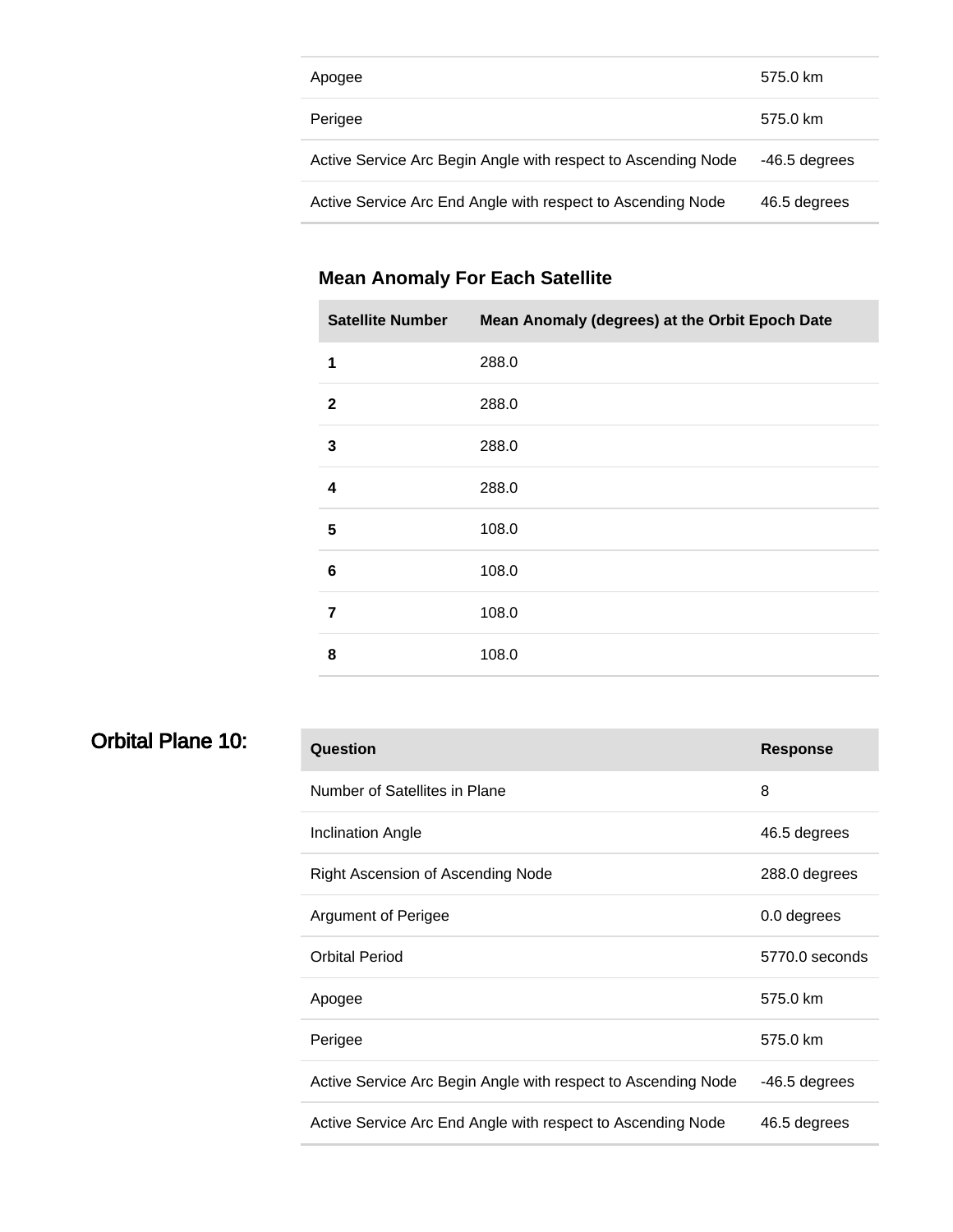| <b>Satellite Number</b> | Mean Anomaly (degrees) at the Orbit Epoch Date |
|-------------------------|------------------------------------------------|
| 1                       | 324.0                                          |
| $\mathbf{2}$            | 324.0                                          |
| 3                       | 324.0                                          |
| 4                       | 324.0                                          |
| 5                       | 144.0                                          |
| 6                       | 144.0                                          |
| 7                       | 144.0                                          |
| 8                       | 144.0                                          |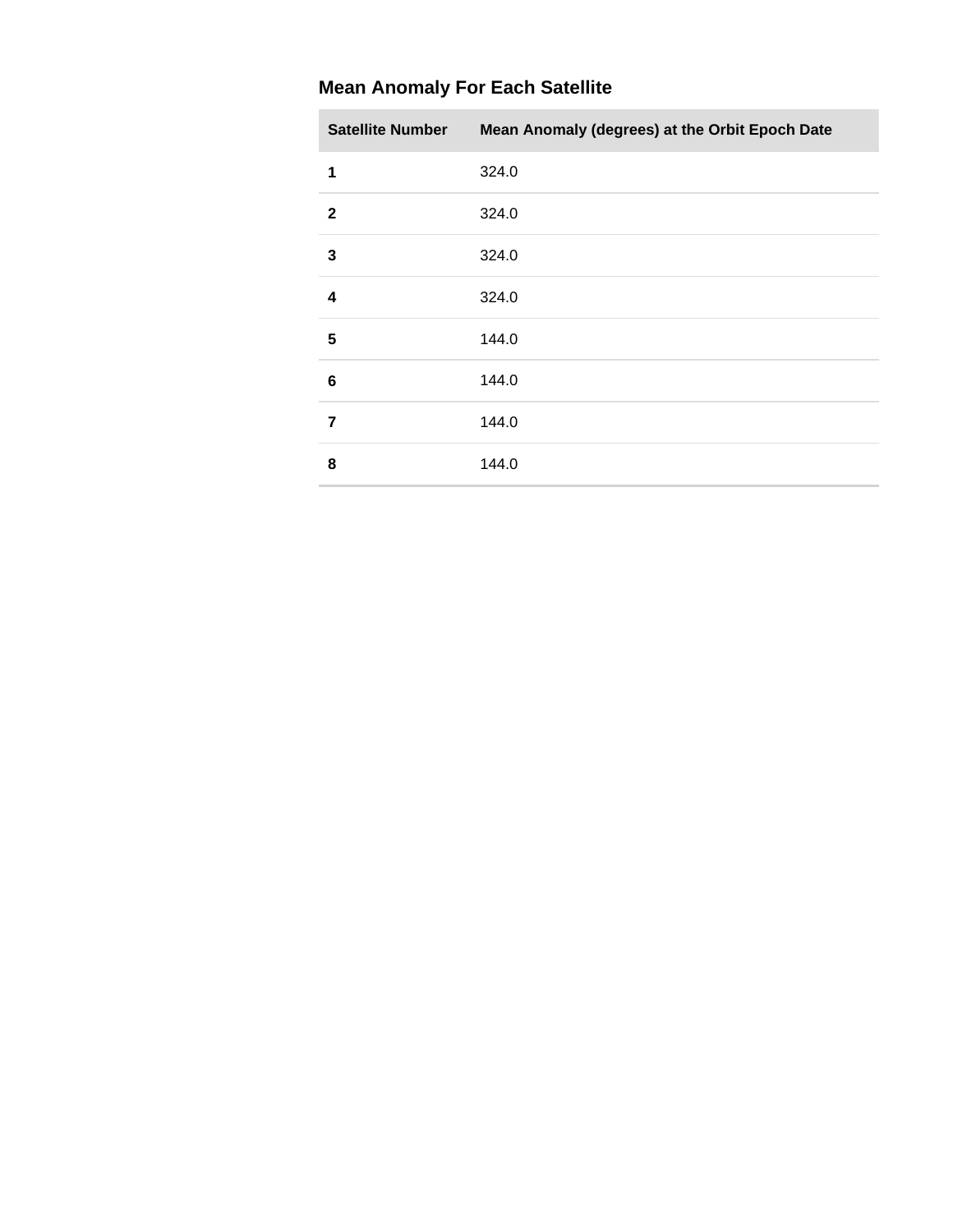#### Receiving Beams 1:

| Question                                                   | <b>Response</b>                  |
|------------------------------------------------------------|----------------------------------|
| Beam ID                                                    | <b>HSTU</b>                      |
| Receive Beam Frequency                                     | 2025.0 MHz -2110.0<br><b>MHz</b> |
| Beam Type                                                  | Fixed                            |
| Polarization                                               | <b>RHCP</b>                      |
| Peak Gain                                                  | 6.0 dBi                          |
| Antenna Pointing Error                                     | 1.0 degrees                      |
| Antenna Rotational Error                                   | 1.0 degrees                      |
| <b>Polarization Switchable</b>                             |                                  |
| Polarization Alignment Relative to the Equatorial<br>Plane | 45.0 degrees                     |
| G/T at Max. Gain Point                                     | $-26.5$ dB/K                     |
| Min. Saturation Flux Density                               | $-102.6$ dBW/m2                  |
| Max. Saturation Flux Density                               | -89.26 dBW/m2                    |
| Co- or Cross Polar Mode                                    | C                                |
| Service Area Description                                   | <b>VISIBLE EARTH</b>             |

Receiving Beams 2:

| Question                 | <b>Response</b>                  |
|--------------------------|----------------------------------|
| Beam ID                  | <b>PAYU</b>                      |
| Receive Beam Frequency   | 2025.0 MHz -2110.0<br><b>MHz</b> |
| Beam Type                | Steerable                        |
| Polarization             | <b>RHCP</b>                      |
| Peak Gain                | $6.0$ dBi                        |
| Antenna Pointing Error   | 1.0 degrees                      |
| Antenna Rotational Error | 1.0 degrees                      |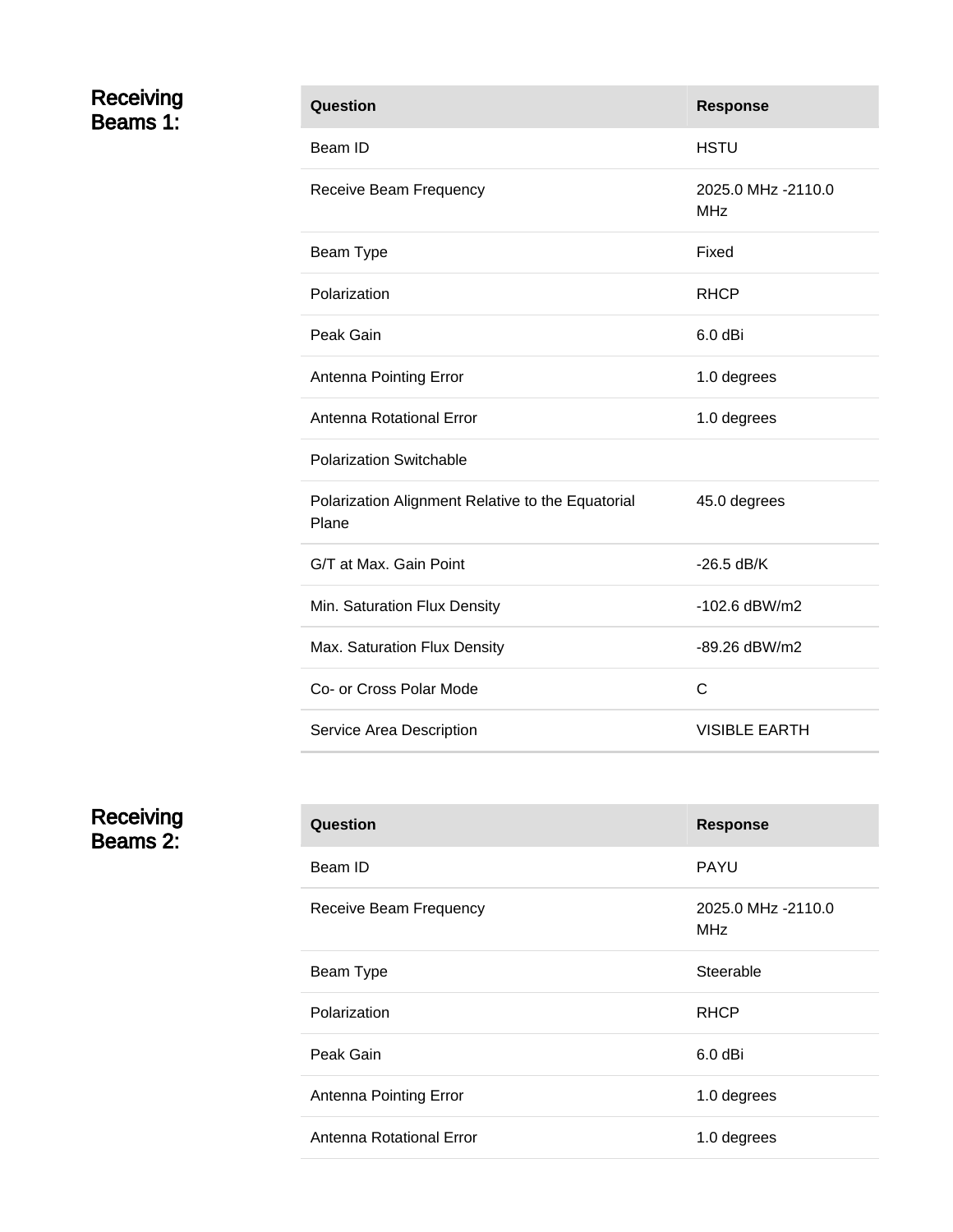| Polarization Switchable                                    |               |
|------------------------------------------------------------|---------------|
| Polarization Alignment Relative to the Equatorial<br>Plane | 45.0 degrees  |
| G/T at Max. Gain Point                                     | -24.3 dB/K    |
| Min. Saturation Flux Density                               | -122.9 dBW/m2 |
| Max. Saturation Flux Density                               | -97.67 dBW/m2 |
| Co- or Cross Polar Mode                                    | C             |
| Service Area Description                                   | VISIBLE EARTH |

#### Receiving Beams 3:

| <b>Response</b>                  |
|----------------------------------|
| <b>TTCU</b>                      |
| 2025.0 MHz -2110.0<br><b>MHz</b> |
| Fixed                            |
| <b>RHCP</b>                      |
| $6.0$ dBi                        |
| 1.0 degrees                      |
| 1.0 degrees                      |
|                                  |
| 45.0 degrees                     |
| $-22.8$ dB/K                     |
| $-110.0$ dBW/m2                  |
| -96.74 dBW/m2                    |
| $\mathsf{C}$                     |
| <b>VISIBLE EARTH</b>             |
|                                  |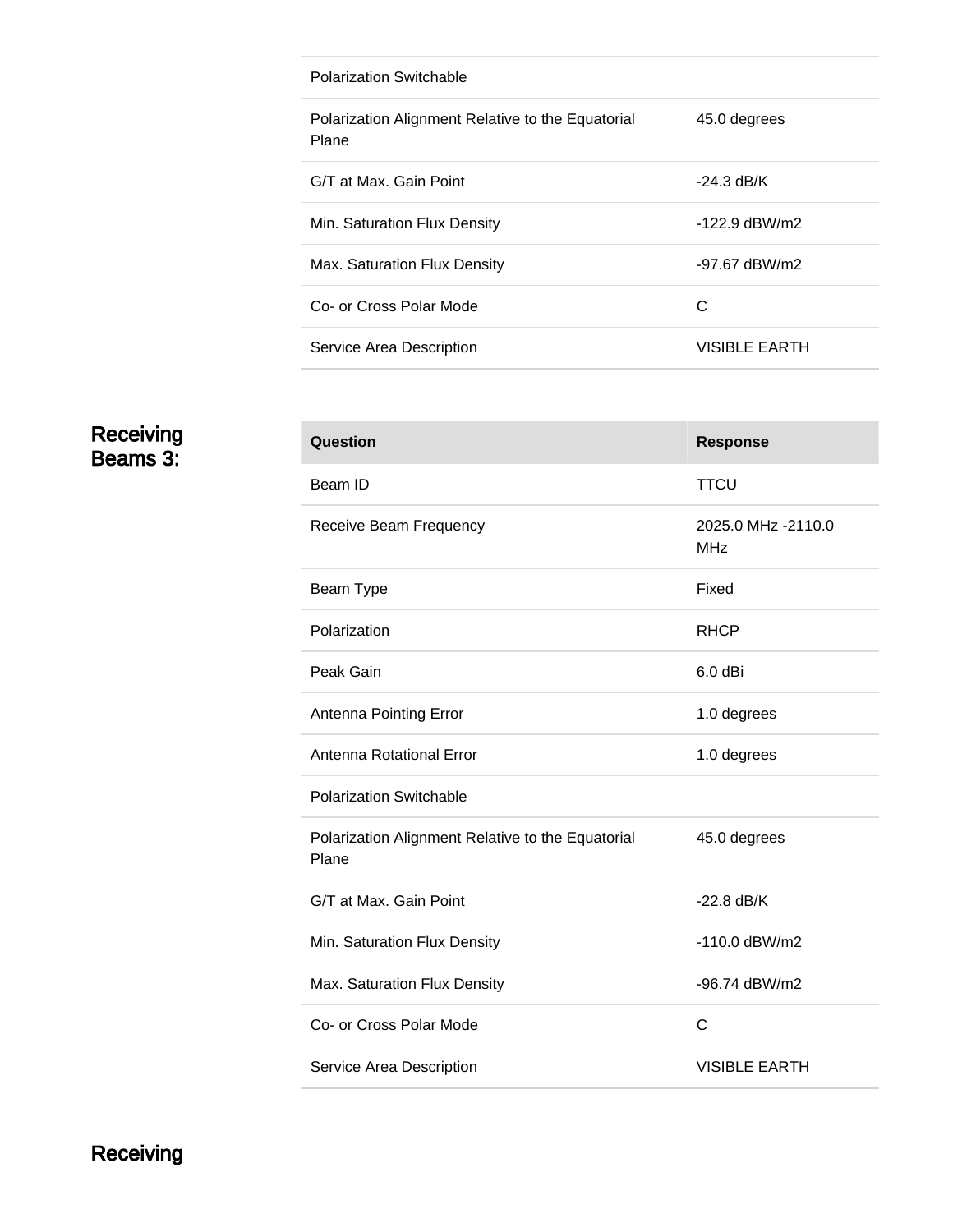| Beams 4: | Question                                                | <b>Response</b>      |
|----------|---------------------------------------------------------|----------------------|
|          | Beam ID                                                 | <b>AIS</b>           |
|          | Receive Beam Frequency                                  | 156.5 MHz -162.5 MHz |
|          | Beam Type                                               | Fixed                |
|          | Polarization                                            | H                    |
|          | Peak Gain                                               | $2.0$ dBi            |
|          | Antenna Pointing Error                                  | 1.0 degrees          |
|          | Antenna Rotational Error                                | 1.0 degrees          |
|          | <b>Polarization Switchable</b>                          |                      |
|          | Polarization Alignment Relative to the Equatorial Plane | 0.0 degrees          |
|          | G/T at Max. Gain Point                                  | $-27.4$ dB/K         |
|          | Min. Saturation Flux Density                            | -137.5 dBW/m2        |
|          | Max. Saturation Flux Density                            | -124.2 dBW/m2        |
|          | Co- or Cross Polar Mode                                 | $\mathbf C$          |
|          | Service Area Description                                | <b>VISIBLE EARTH</b> |

**Receiving** Beams 5:

| Question                       | <b>Response</b>                    |
|--------------------------------|------------------------------------|
| Beam ID                        | <b>DSC</b>                         |
| Receive Beam Frequency         | 156.512 MHz -156.538<br><b>MHz</b> |
| Beam Type                      | Fixed                              |
| Polarization                   | н                                  |
| Peak Gain                      | $2.0$ dBi                          |
| Antenna Pointing Error         | 1.0 degrees                        |
| Antenna Rotational Error       | 1.0 degrees                        |
| <b>Polarization Switchable</b> |                                    |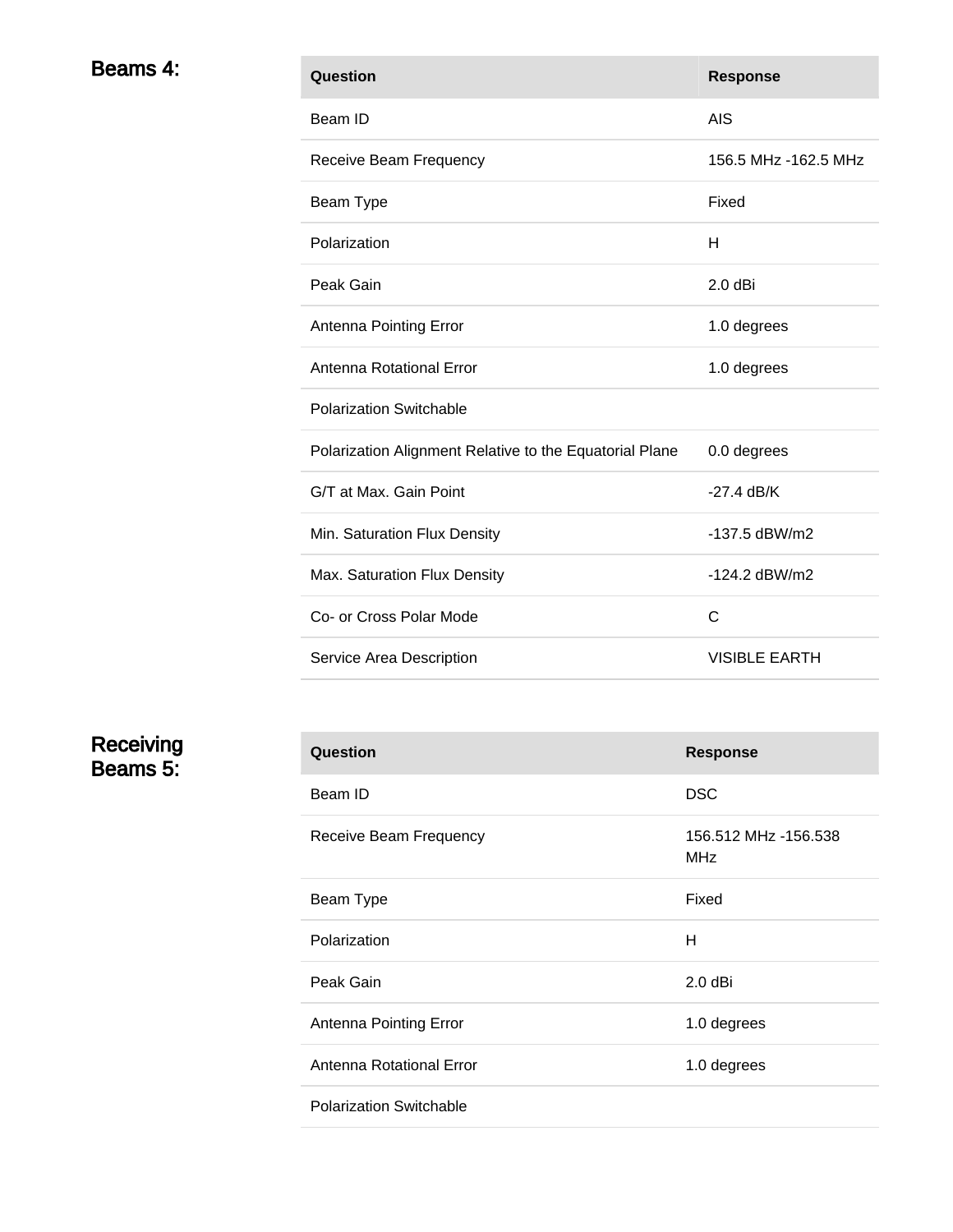| Polarization Alignment Relative to the Equatorial<br>Plane | 0.0 degrees          |
|------------------------------------------------------------|----------------------|
| G/T at Max. Gain Point                                     | -27.4 dB/K           |
| Min. Saturation Flux Density                               | $-147.4$ dBW/m2      |
| Max. Saturation Flux Density                               | $-134.1$ dBW/m2      |
| Co- or Cross Polar Mode                                    | C                    |
| Service Area Description                                   | <b>VISIBLE EARTH</b> |

Receiving Beams 6:

| Question                                                | <b>Response</b>      |
|---------------------------------------------------------|----------------------|
| Beam ID                                                 | <b>EPRB</b>          |
| Receive Beam Frequency                                  | 406.0 MHz -406.1 MHz |
| Beam Type                                               | Fixed                |
| Polarization                                            | н                    |
| Peak Gain                                               | $2.0$ dBi            |
| Antenna Pointing Error                                  | 1.0 degrees          |
| Antenna Rotational Error                                | 1.0 degrees          |
| <b>Polarization Switchable</b>                          |                      |
| Polarization Alignment Relative to the Equatorial Plane | 0.0 degrees          |
| G/T at Max. Gain Point                                  | $-26.5$ dB/K         |
| Min. Saturation Flux Density                            | -145.5 dBW/m2        |
| Max. Saturation Flux Density                            | $-132.2$ dBW/m2      |
| Co- or Cross Polar Mode                                 | C                    |
| Service Area Description                                | <b>VISIBLE EARTH</b> |

**Receiving** Beams 7:

i.

| <b>Question</b> | <b>Response</b> |
|-----------------|-----------------|
| Beam ID         | <b>ADSB</b>     |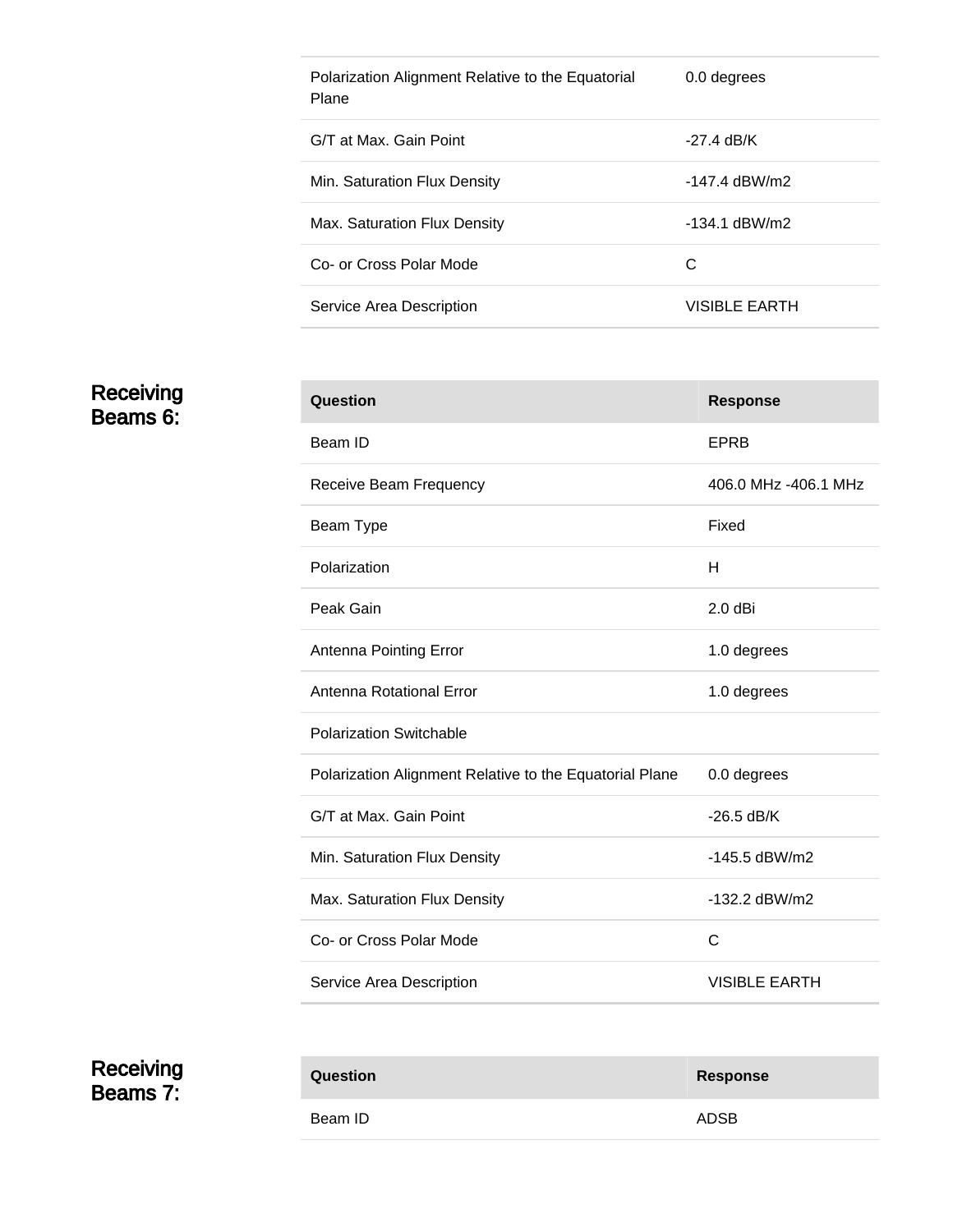| Receive Beam Frequency                                     | 1087.7 MHz -1092.3<br><b>MHz</b> |
|------------------------------------------------------------|----------------------------------|
| Beam Type                                                  | Fixed                            |
| Polarization                                               | H                                |
| Peak Gain                                                  | 5.0 dBi                          |
| Antenna Pointing Error                                     | 1.0 degrees                      |
| Antenna Rotational Error                                   | 1.0 degrees                      |
| <b>Polarization Switchable</b>                             |                                  |
| Polarization Alignment Relative to the Equatorial<br>Plane | 0.0 degrees                      |
| G/T at Max. Gain Point                                     | $-21.5$ dB/K                     |
| Min. Saturation Flux Density                               | $-146.1$ dBW/m2                  |
| Max. Saturation Flux Density                               | -132.8 dBW/m2                    |
| Co- or Cross Polar Mode                                    | C                                |
| Service Area Description                                   | <b>VISIBLE EARTH</b>             |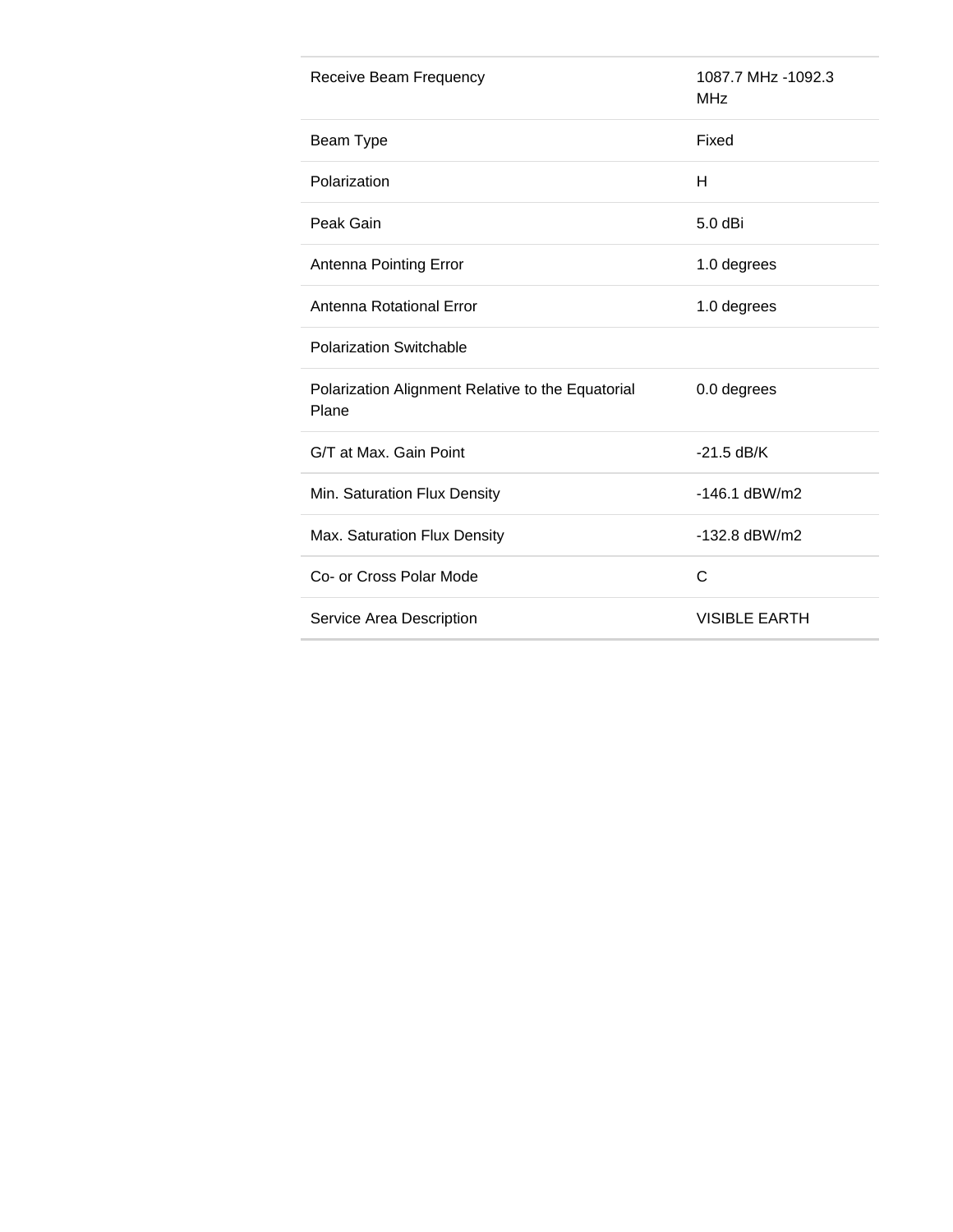#### Receiving Channels (23) **Channel**

| <b>Channel</b><br>ID | <b>Channel</b><br><b>Bandwidth (MHz)</b> | <b>Center</b><br><b>Frequency s</b><br>(MHz) | <b>Feeder Link, Service</b><br><b>Link or TT&amp;C</b> |
|----------------------|------------------------------------------|----------------------------------------------|--------------------------------------------------------|
| PYU1                 | 0.17                                     | 2068.2                                       | TT&C                                                   |
| HTU4                 | 0.18                                     | 2065.465                                     | TT&C                                                   |
| HTU3                 | 0.18                                     | 2065.965                                     | TT&C                                                   |
| HTU2                 | 0.18                                     | 2064.965                                     | TT&C                                                   |
| HTU1                 | 0.18                                     | 2063.965                                     | TT&C                                                   |
| TCU1                 | 0.12                                     | 2063.965                                     | TT&C                                                   |
| PYU <sub>5</sub>     | 2.66                                     | 2068.2                                       | TT&C                                                   |
| PYU <sub>6</sub>     | 2.66                                     | 2062.7                                       | TT&C                                                   |
| <b>PYU7</b>          | 2.66                                     | 2077.4                                       | TT&C                                                   |
| PYU8                 | 2.66                                     | 2072.0                                       | TT&C                                                   |
| <b>EPRB</b>          | 0.1                                      | 406.05                                       | Service Link                                           |
| <b>DSC</b>           | 0.025                                    | 156.525                                      | Service Link                                           |
| AIS4                 | 0.025                                    | 156.825                                      | Service Link                                           |
| TCU <sub>3</sub>     | 0.12                                     | 2065.965                                     | TT&C                                                   |
| PYU4                 | 0.17                                     | 2072.0                                       | TT&C                                                   |
| <b>TCU2</b>          | 0.12                                     | 2064.965                                     | TT&C                                                   |
| <b>PYU2</b>          | 0.17                                     | 2062.7                                       | TT&C                                                   |
| PYU3                 | 0.17                                     | 2077.4                                       | TT&C                                                   |
| <b>ADSB</b>          | 4.6                                      | 1090.0                                       | Service Link                                           |
| AIS1                 | 0.025                                    | 161.975                                      | Service Link                                           |
| AIS <sub>2</sub>     | 0.025                                    | 162.025                                      | Service Link                                           |
| AIS3                 | 0.025                                    | 156.775                                      | Service Link                                           |
| TCU4                 | 0.12                                     | 2065.465                                     | TT&C                                                   |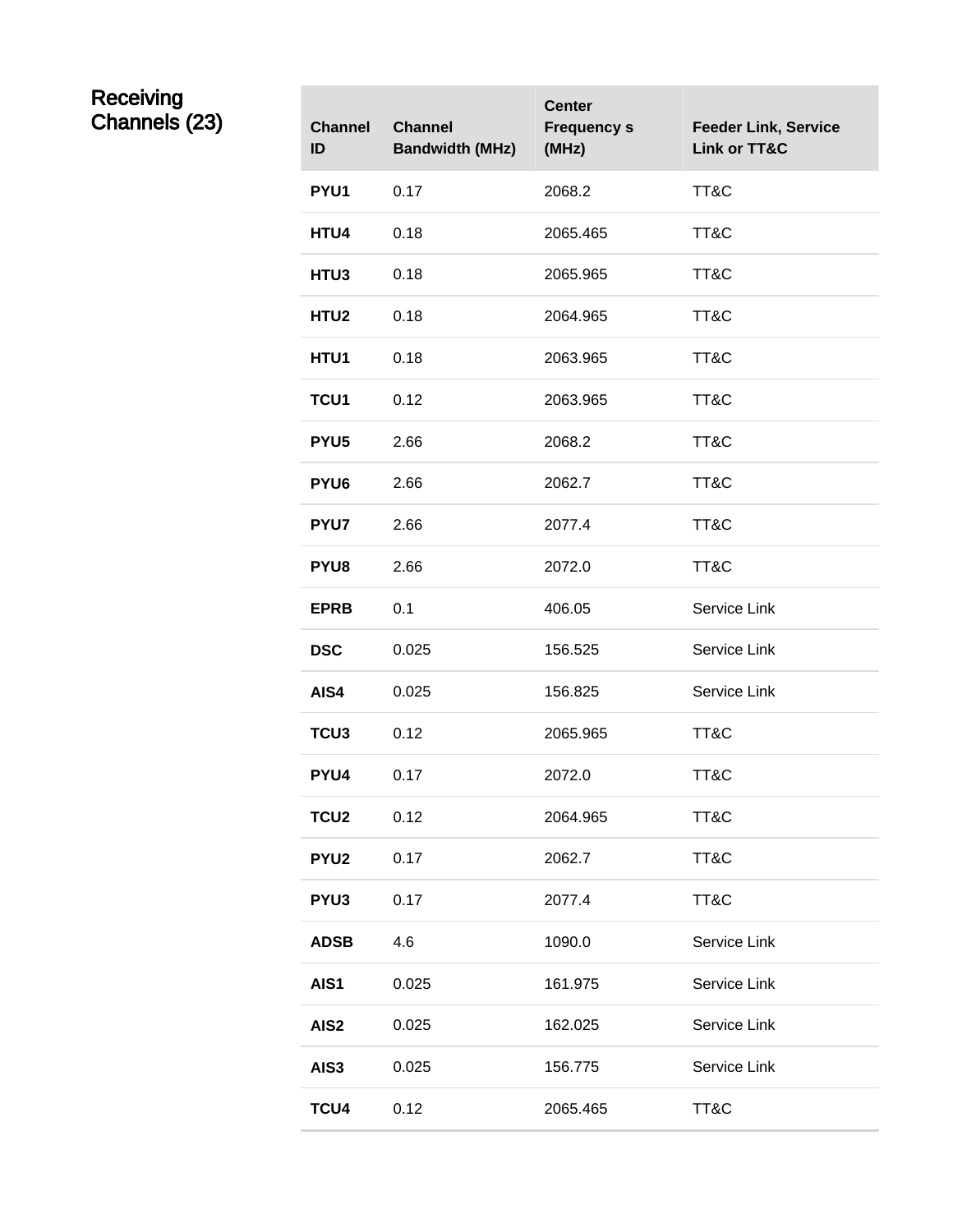#### Transmitting Beams 1:

| Question                                                   | <b>Response</b>                  |
|------------------------------------------------------------|----------------------------------|
| Beam ID                                                    | TCXD                             |
| <b>Transmit Beam Frequency</b>                             | 8025.0 MHz -8400.0<br><b>MHz</b> |
| Beam Type                                                  | Fixed                            |
| Polarization                                               | <b>RHCP</b>                      |
| Peak Gain                                                  | 4.1 dBi                          |
| Antenna Pointing Error                                     | 1.0 degrees                      |
| Antenna Rotational Error                                   | 1.0 degrees                      |
| <b>Polarization Switchable</b>                             |                                  |
| Polarization Alignment Relative to the Equatorial<br>Plane | 45.0 degrees                     |
| Max. Transmit EIRP Density                                 | -51.72 dBW/Hz                    |
| Max. Transmit EIRP                                         | $0.0$ dBW                        |
| Co- or Cross Polar Mode                                    | C                                |
| Service Area Description                                   | <b>VISIBLE EARTH</b>             |

# **Max. Power Flux Density**

| $\ast$<br>BW: | $*$ 0 $^{\circ}$ - 5 $^{\circ}$<br>(dbW/m <sup>2</sup> )<br>/BW): | $*5^\circ$ - 10 $^\circ$<br>(dbW/m <sup>2</sup> )<br>/BW): | $*10^{\circ}$ -<br>$15^\circ$<br>(dbW/m <sup>2</sup><br>/BW): | $*$ 15° -<br>$20^\circ$<br>(dbW/m <sup>2</sup> )<br>/BW): | $*20^\circ$ -<br>$25^\circ$<br>(dbW/m <sup>2</sup> )<br>/BW): | $*25^{\circ}$ -<br>$90^\circ$<br>(dbW/m <sup>2</sup> )<br>/BW): |
|---------------|-------------------------------------------------------------------|------------------------------------------------------------|---------------------------------------------------------------|-----------------------------------------------------------|---------------------------------------------------------------|-----------------------------------------------------------------|
| 4.0<br>kHz    | $-153.8$                                                          | -152.1                                                     | -150.6                                                        | $-149.3$                                                  | $-148.0$                                                      | $-141.9$                                                        |

#### Transmitting Beams 2:

| Question                | <b>Response</b>                  |
|-------------------------|----------------------------------|
| Beam ID                 | <b>PAYD</b>                      |
| Transmit Beam Frequency | 8025.0 MHz -8400.0<br><b>MHz</b> |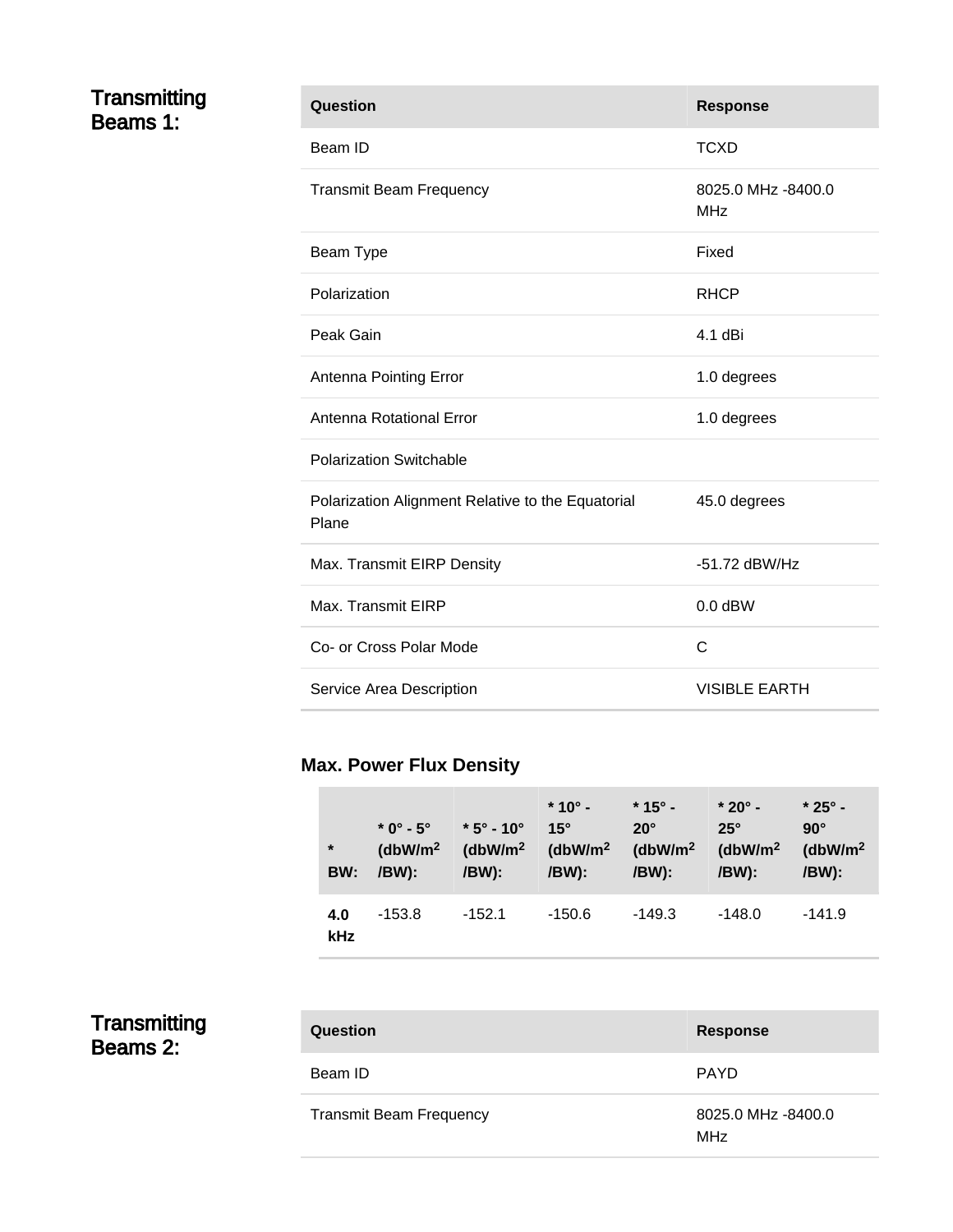| Beam Type                                                  | Steerable            |
|------------------------------------------------------------|----------------------|
| Polarization                                               | <b>RHCP</b>          |
| Peak Gain                                                  | $10.4$ dBi           |
| Antenna Pointing Error                                     | 1.0 degrees          |
| Antenna Rotational Error                                   | 1.0 degrees          |
| <b>Polarization Switchable</b>                             |                      |
| Polarization Alignment Relative to the Equatorial<br>Plane | 45.0 degrees         |
| Max. Transmit EIRP Density                                 | $-57.12$ dBW/Hz      |
| Max. Transmit EIRP                                         | 11.91 dBW            |
| Co- or Cross Polar Mode                                    | C                    |
| Service Area Description                                   | <b>VISIBLE EARTH</b> |

# **Max. Power Flux Density**

| $\star$<br>BW: | $*$ 0° - 5°<br>(dbW/m <sup>2</sup> )<br>/BW): | $*5^{\circ}$ - 10°<br>/BW): | $*10^{\circ}$ -<br>$15^\circ$<br>(dbW/m <sup>2</sup> (dbW/m <sup>2</sup> (dbW/m <sup>2</sup><br>/BW): | $*$ 15° -<br>$20^\circ$<br>/BW): | $*20^\circ$ -<br>$25^\circ$<br>(dbW/m <sup>2</sup> )<br>/BW): | $*25^{\circ}$ -<br>$90^\circ$<br>( $dbW/m2$<br>/BW): |
|----------------|-----------------------------------------------|-----------------------------|-------------------------------------------------------------------------------------------------------|----------------------------------|---------------------------------------------------------------|------------------------------------------------------|
| 4.0<br>kHz     | $-159.2$                                      | -157.6                      | $-156.0$                                                                                              | $-154.7$                         | $-153.5$                                                      | $-147.3$                                             |

#### Transmitting Beams 3:

| Question                       | <b>Response</b>                  |
|--------------------------------|----------------------------------|
| Beam ID                        | <b>TCSD</b>                      |
| <b>Transmit Beam Frequency</b> | 2200.0 MHz -2290.0<br><b>MHz</b> |
| Beam Type                      | Fixed                            |
| Polarization                   | <b>RHCP</b>                      |
| Peak Gain                      | 6.0 dBi                          |
| Antenna Pointing Error         | 1.0 degrees                      |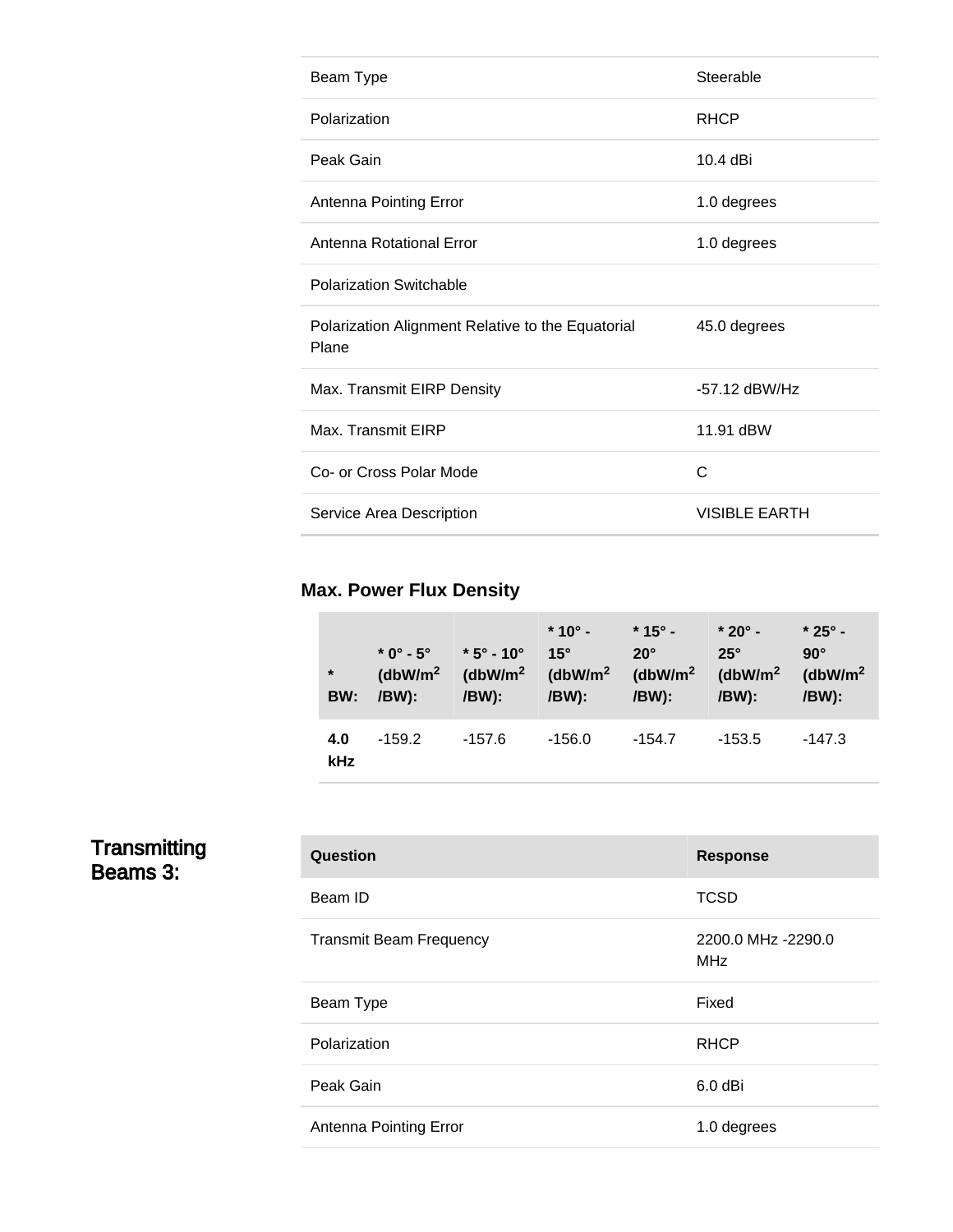| Antenna Rotational Error                                   | 1.0 degrees          |
|------------------------------------------------------------|----------------------|
| <b>Polarization Switchable</b>                             |                      |
| Polarization Alignment Relative to the Equatorial<br>Plane | 45.0 degrees         |
| Max. Transmit EIRP Density                                 | $-52.05$ dBW/Hz      |
| Max. Transmit EIRP                                         | 2.03 dBW             |
| Co- or Cross Polar Mode                                    | C                    |
| Service Area Description                                   | <b>VISIBLE EARTH</b> |

# **Max. Power Flux Density**

| $*$<br>BW:        | $*$ 0° - 5°<br>(dbW/m <sup>2</sup> )<br>/BW): | $*5^{\circ}$ - 10°<br>(dbW/m <sup>2</sup> (dbW/m <sup>2</sup> )<br>/BW): | $*10^{\circ}$ -<br>$15^\circ$<br>/BW): | $*$ 15° -<br>$20^\circ$<br>(dbW/m <sup>2</sup> )<br>/BW): | $*$ 20° -<br>$25^\circ$<br>(dbW/m <sup>2</sup> )<br>/BW): | $*25^{\circ}$ -<br>$90^\circ$<br>(dbW/m <sup>2</sup> )<br>/BW): |
|-------------------|-----------------------------------------------|--------------------------------------------------------------------------|----------------------------------------|-----------------------------------------------------------|-----------------------------------------------------------|-----------------------------------------------------------------|
| 4.0<br><b>kHz</b> | $-154.1$                                      | $-152.5$                                                                 | $-151.0$                               | -149.6                                                    | -148.4                                                    | $-142.2$                                                        |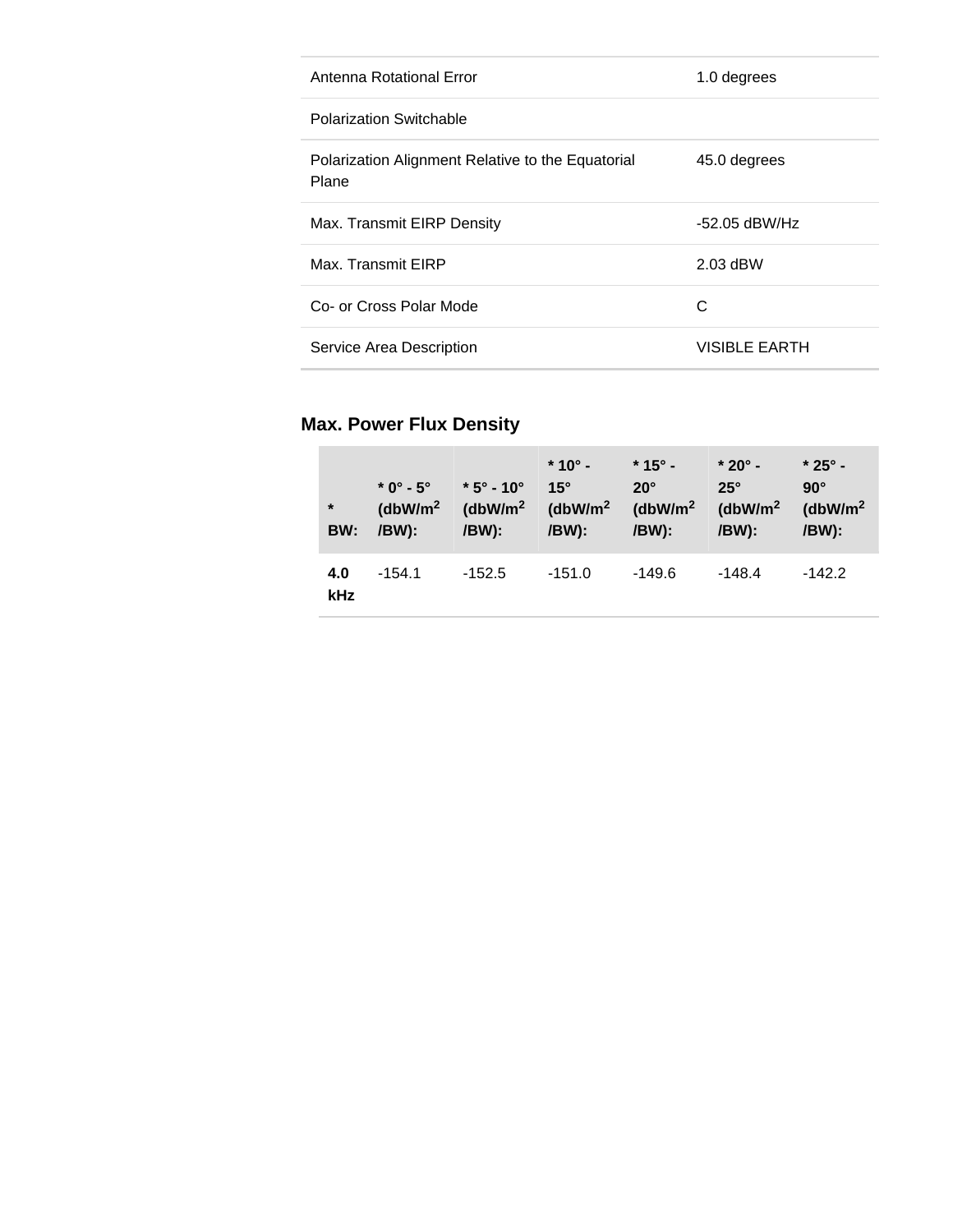#### Transmitting Channels (28) **Channel**

| <b>Channel</b><br>ID | <b>Channel</b><br><b>Bandwidth (MHz)</b> | <b>Center</b><br><b>Frequency s</b><br>(MHz) | <b>Feeder Link, Service</b><br>Link or TT&C |
|----------------------|------------------------------------------|----------------------------------------------|---------------------------------------------|
| TSD6                 | 4.0                                      | 2242.0                                       | TT&C                                        |
| <b>PD12</b>          | 80.0                                     | 8345.0                                       | Service Link                                |
| <b>PD11</b>          | 80.0                                     | 8255.0                                       | Service Link                                |
| PYD8                 | 40.0                                     | 8345.0                                       | Service Link                                |
| PYD7                 | 40.0                                     | 8255.0                                       | Service Link                                |
| PYD <sub>6</sub>     | 40.0                                     | 8165.0                                       | Service Link                                |
| PYD <sub>5</sub>     | 40.0                                     | 8075.0                                       | Service Link                                |
| <b>PD10</b>          | 80.0                                     | 8165.0                                       | Service Link                                |
| PYD <sub>9</sub>     | 80.0                                     | 8075.0                                       | Service Link                                |
| TSD5                 | 4.0                                      | 2236.0                                       | TT&C                                        |
| TXD <sub>5</sub>     | 4.0                                      | 8291.0                                       | TT&C                                        |
| TXD6                 | 4.0                                      | 8297.0                                       | TT&C                                        |
| TXD7                 | 4.0                                      | 8303.0                                       | TT&C                                        |
| TXD8                 | 4.0                                      | 8309.0                                       | TT&C                                        |
| TSD7                 | 4.0                                      | 2254.0                                       | TT&C                                        |
| TSD8                 | 4.0                                      | 2260.0                                       | TT&C                                        |
| PYD3                 | 8.0                                      | 8255.0                                       | Service Link                                |
| PYD <sub>2</sub>     | 8.0                                      | 8165.0                                       | Service Link                                |
| PYD1                 | 8.0                                      | 8075.0                                       | Service Link                                |
| TSD1                 | 0.256                                    | 2236.0                                       | TT&C                                        |
| TSD2                 | 0.256                                    | 2242.0                                       | TT&C                                        |
| TSD3                 | 0.256                                    | 2254.0                                       | TT&C                                        |
| TSD4                 | 0.256                                    | 2260.0                                       | TT&C                                        |
| PYD4                 | 8.0                                      | 8345.0                                       | Service Link                                |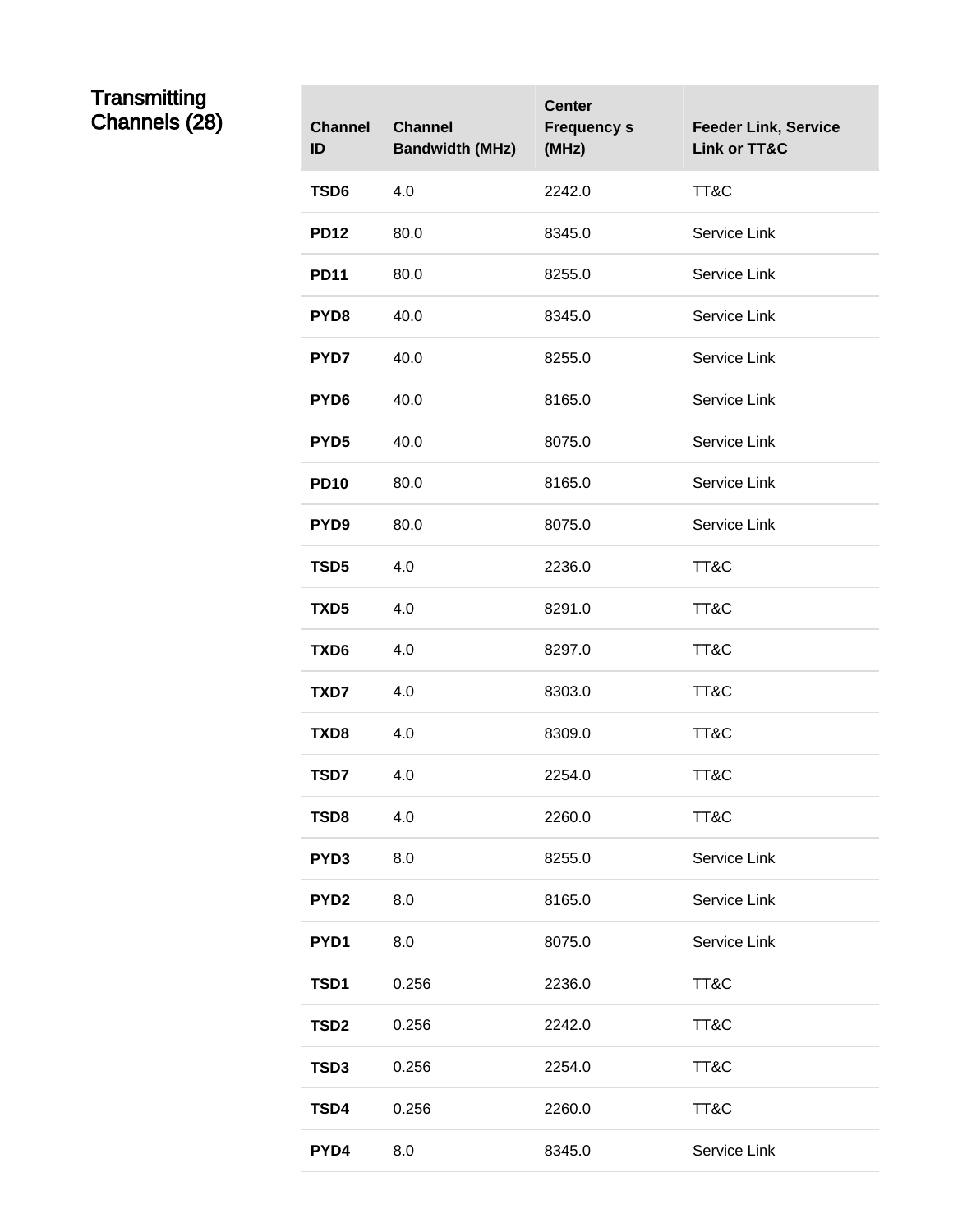| TXD1             | 0.128 | 8291.0 | TT&C |
|------------------|-------|--------|------|
| TXD <sub>2</sub> | 0.128 | 8297.0 | TT&C |
| TXD <sub>3</sub> | 0.128 | 8303.0 | TT&C |
| TXD4             | 0.128 | 8309.0 | TT&C |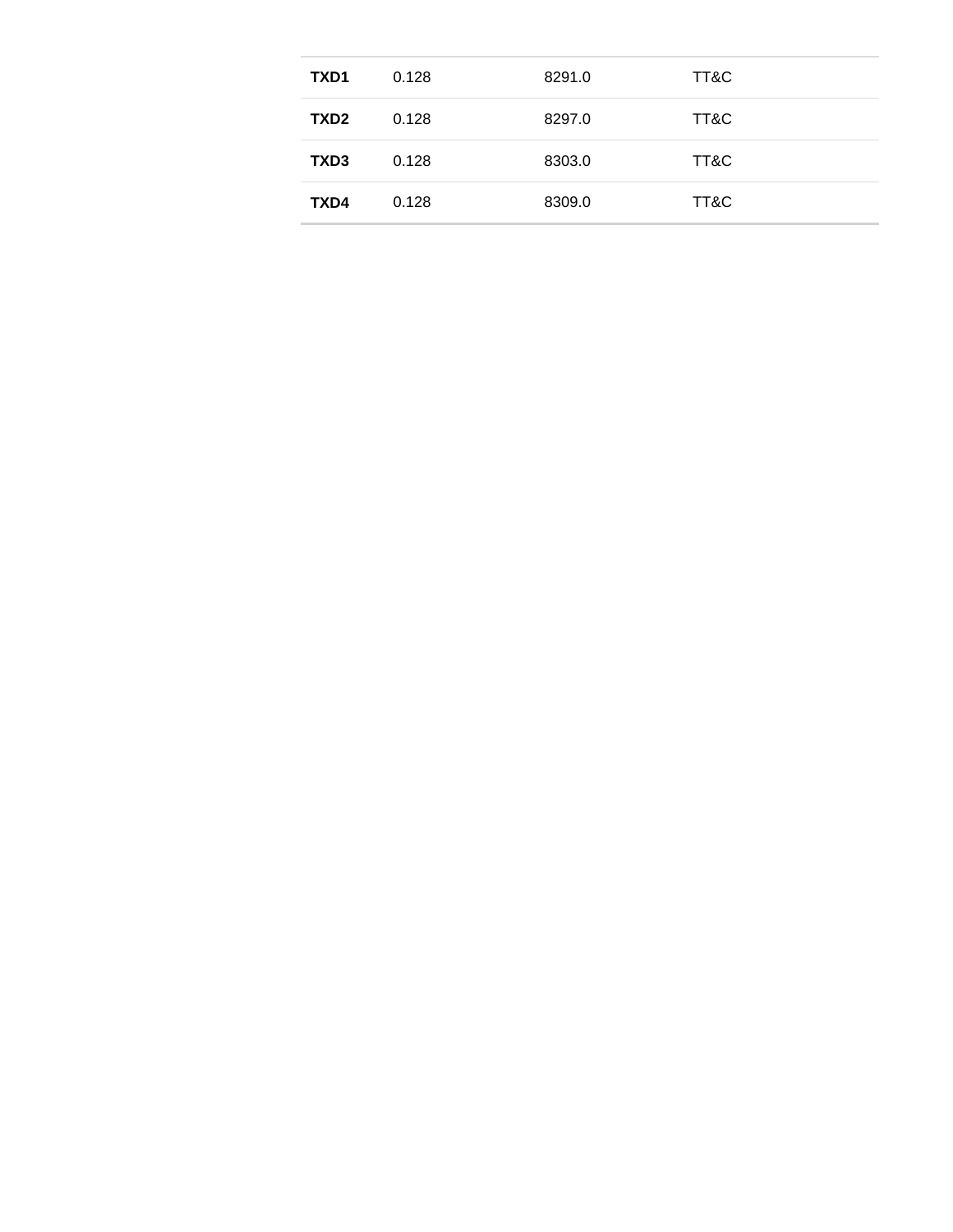| Certification<br>Questions | Question                                                                                                                                                                                                        | <b>Response</b> |
|----------------------------|-----------------------------------------------------------------------------------------------------------------------------------------------------------------------------------------------------------------|-----------------|
|                            | Are the applicable service area<br>coverage requirements of 25.143(b)(2)<br>(ii) and (iii), or 25.144(a)(3)(i), or 25.145<br>$(c)(1)$ and $(2)$ , or $25.146(i)(1)$ and $(2)$ ,<br>or 25.148(c), or 25.225 met? | N/A             |
|                            | Are the applicable frequency<br>tolerances of 25.202(e) and out-of-<br>band emission limits of $25.202(f)(1),(2)$ ,<br>and $(3)$ met?                                                                           | Yes             |
|                            | Are the cessation of emissions<br>requirements of 25.207 met?                                                                                                                                                   | Yes             |
|                            | Are the applicable power-flux-density<br>limits of 25.208 met, and is the<br>appropriate technical showing provided<br>within the application?                                                                  |                 |
|                            | For NGSO applications, are the<br>applicable equivalent-power-flux-<br>density limits of 25.208 met, and is the<br>appropriate technical showing provided<br>within the application?                            | N/A             |
|                            | Are the applicable full-frequency-reuse<br>requirements of 25.210 met?                                                                                                                                          |                 |
|                            | If the application is for a 17/24 GHz<br>BSS space station, will it be operated<br>at an offset location with full power and<br>interference protection in accordance<br>with 25.262(b)?                        |                 |